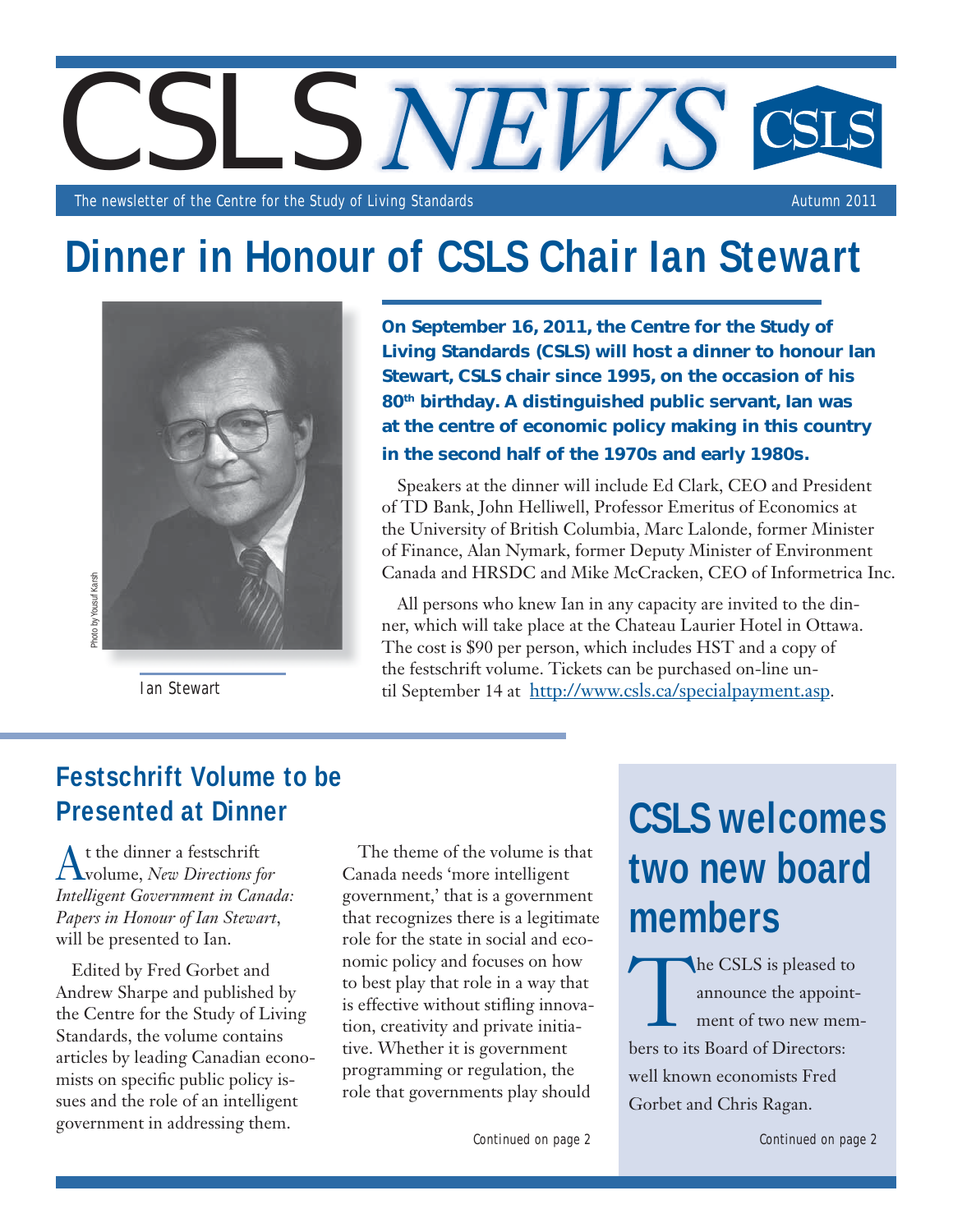Continued from page 1

be informed by solid analysis. In his work as a public servant Ian Stewart brought this analytical focus to the role of the state.

Contributors to the volume are Robin Boadway, Scott Clark, David Dodge, Don Drummond, Pierre Fortin, John Helliwell, Lars Osberg, Chris Ragan, John Richards, Munir Sheikh, Stan Winer, and Michael Wolfson. The table of contents of the volume is found on page 23.

Hard copies can be purchased effective September 16 online at www.csls.ca/ festschriftpurchase.asp for \$20 (including HST, handling and postage). The full text of all articles is also available for free download at www.csls.ca/ stewartfestschrift.asp.



Fred Gorbet

Continued from page 1

Fred Gorbet enjoyed a distinguished career in the federal government culminating in his appointment to the position of Deputy of Minister of Finance (1988-1992). He is currently Associate Director of the Financial Services Program at the Schulich School of Business at York University as well as serving on a number of corporate boards. He is Chair of the Board of ASSURIS, Vice Chair of Covenant House Toronto, a Director of LAWPRO, and a Trustee of the North American Electric Reliability Council. He is also Vice Chair of the Government of Canada Audit Committee and is currently appointed by the Government of Ontario as Chair of the Steering Committee of the Task Force on Auto Insurance Fraud in Ontario. He was appointed to the Order of Canada in 2000.



Chris Ragan

Chris Ragan is Associate Professor of Economics at McGill University and has taught there since 1989. He also holds the David Dodge Chair in Monetary Policy at the C.D. Howe Institute. Since 1995 he has been the coauthor (with Richard Lipsey) of the popular introductory economics textbook *Economics*. In 2004- 05 he was Special Advisor to the Governor of the Bank of Canada and in 2009-10 he served as Clifford Clark Visiting Economist at Finance Canada. From 2009 to 2011 he was President of the Ottawa Economics Association.

See www.csls.ca/board.asp for more information on CSLS board members.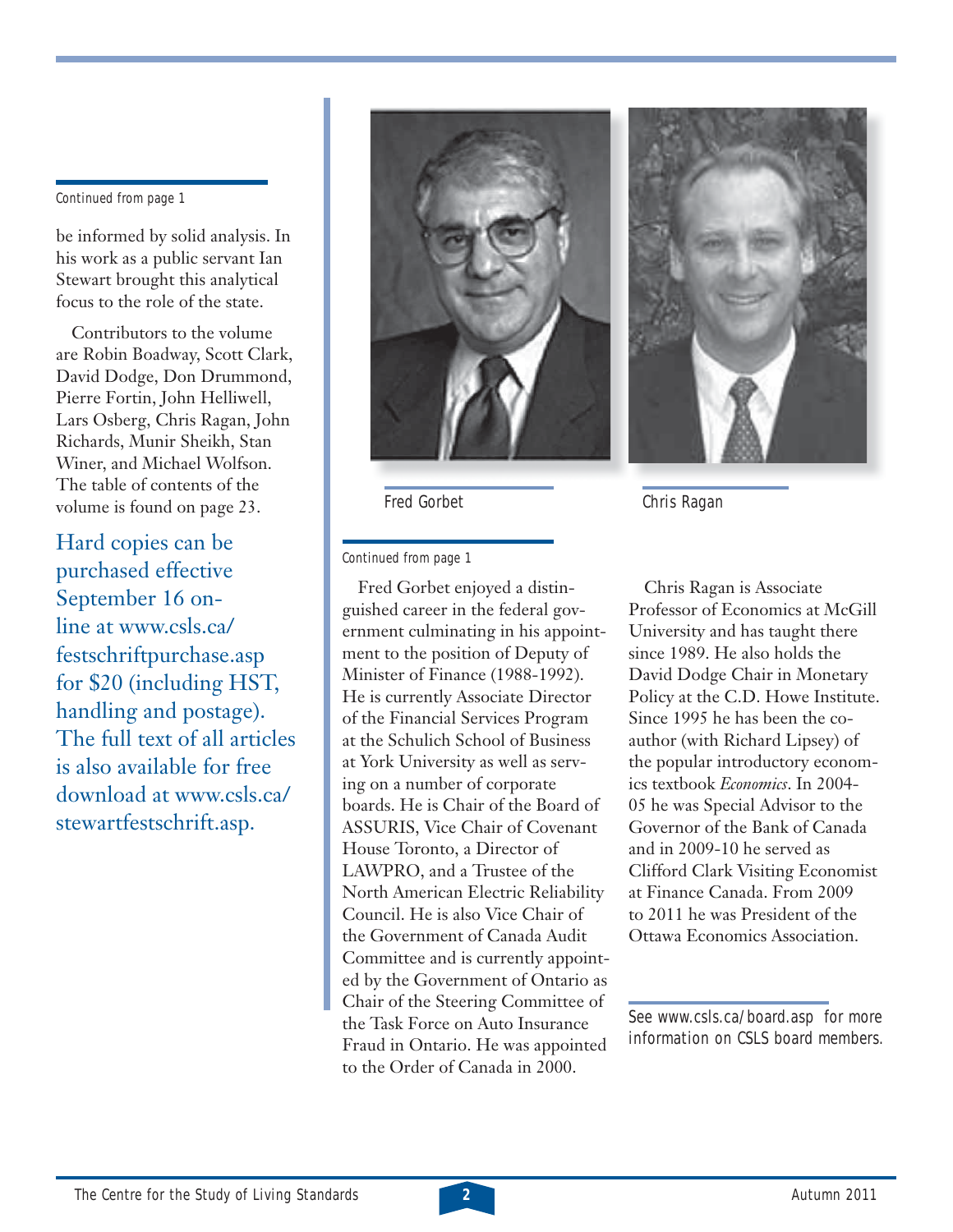

# **CSLS Projects on the Measurement of Well-being**

One of the four CSLS research areas is the measurement of well-being. This is an exciting field as it is now widely recognized that conventional measures of economic and social progress such as GDP must be supplanted by new broader-based metrics. In addition to its own original research, the CSLS partners with a number of other organizations in the development of new measures of well-being.

#### **Chart 1** Trends in the Components of the Index of Economic Well-being, Canada, 1981-2010  $\Omega$ 0.2 0.4 0.6 0.8 1

1981 1984 1987 1990 1993 1996 1999 2002 2005 2008 ...... Consumption - Wealth - Equality --- Security Overall Index, Equal Weighting

**Chart 2**

**Trends in the Overall Index of Economic Well-being and GDP per capita, Canada, 1981-2010 (1981=100)**



# **Index of Economic Well-being**

The main contribution of the CSLS to wellbeing measurement has been the Index of Economic Well-being. Developed by Lars Osberg and Andrew Sharpe in the late 1990s, the Index or IEWB is now well known throughout the world.

The most recent estimates for OECD countries to 2009 were released on August 26 in Dublin, Ireland at the 58th World Statistical Congress in an invited paper session on well-being measures. Updated estimates for Canada and the provinces to 2010 were released on September 1, 2011.

Continued on page 4

#### **Chart 3 Overal Index of Economic Well-being, Equal Weighting, Canada, 1981 and 2010**

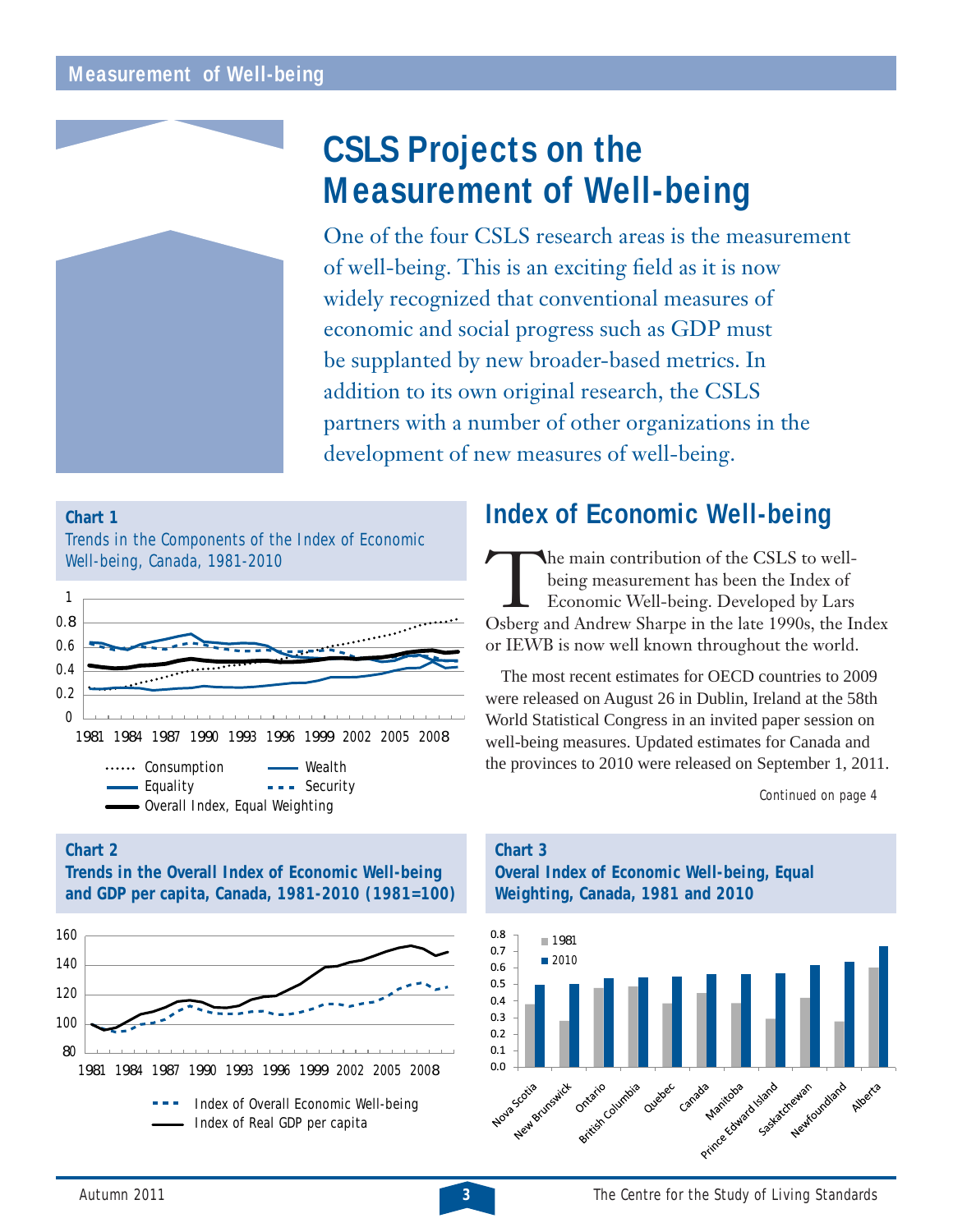Continued from page 3

# **Highlights of the New Estimates**

The Index of Economic Well-being (IEWB) for Canada has fallen since 2008. The overall, equally weighted index fell 3.7 per cent in 2009 due to the recession, and advanced only 1.4 per cent in 2010, indicating that the level of economic well being in 2010 was still 2.3 per cent below that of 2008 (Chart 1). Indeed, all components of the IEWB except consumption were lower in 2010 than 2008.

Chart 2 compares trends in the IEWB and GDP per capita. The IEWB has grown considerably slower than GDP per capita since 1981, up 25.4 per cent versus 49.3 per cent by 2010. Both measures are cyclical, declining in 2009 and rebounding slightly in 2010.

Just as in 2008, Alberta and Newfoundland had the first and second highest IEWB scores among the Canadian provinces in 2010 (Chart 3). While many provinces showed no change from their relative rank in 2008, Quebec moved up from last place in 2008 to 6<sup>th</sup> place in 2010 and Nova Scotia fell from 6<sup>th</sup> place in 2008 to last place in 2010. In addition, Prince Edward Island and Manitoba moved from below to above the national average between 2008 and 2010.

The newly updated IEWB estimates for OECD countries, which differ slightly from those for Canada and the provinces because of greater data limitations, reveal that Norway has maintained the top position in terms of economic well-being of the fourteen countries for which data are available (Chart 4). Just as in 2007, Canada sits in ninth place, while Spain and the United States have the lowest IEWB scores of the group.

In terms of trends in the IEWB over the 1980-2009 period, Canada enjoyed the third fastest growth rate among the 14 OECD countries, behind Denmark and Norway (Chart 5). The Netherlands had the poorest IEWB growth performance. In all countries, growth in the IEWB trailed that of GDP per capita.

#### **Chart 4**

**Index of Economic Well-being for OECD Countries, Equal Weighting, 2009**



#### **Chart 5**

**Average Annual Growth of the Overall IEWB and GDP per capita for OECD Countries, 1980-2009**  (per cent per year)



A detailed report on trends in the IEWB for Canada and the provinces for the 1981-2010 period is found at www.csls.ca/reports/csls2011-11.pdf. A detailed report on trends in the IEWB for OECD countries for the 1980-2009 period can be found at www.csls.ca/ reports/csls2011-12.pdf.

The IEWB database for OECD countries is available at www.csls.ca/iwb/oecd.asp.

TThe IEWB database for Canada and the provinces is available at www.csls.ca/iwb/prov.asp.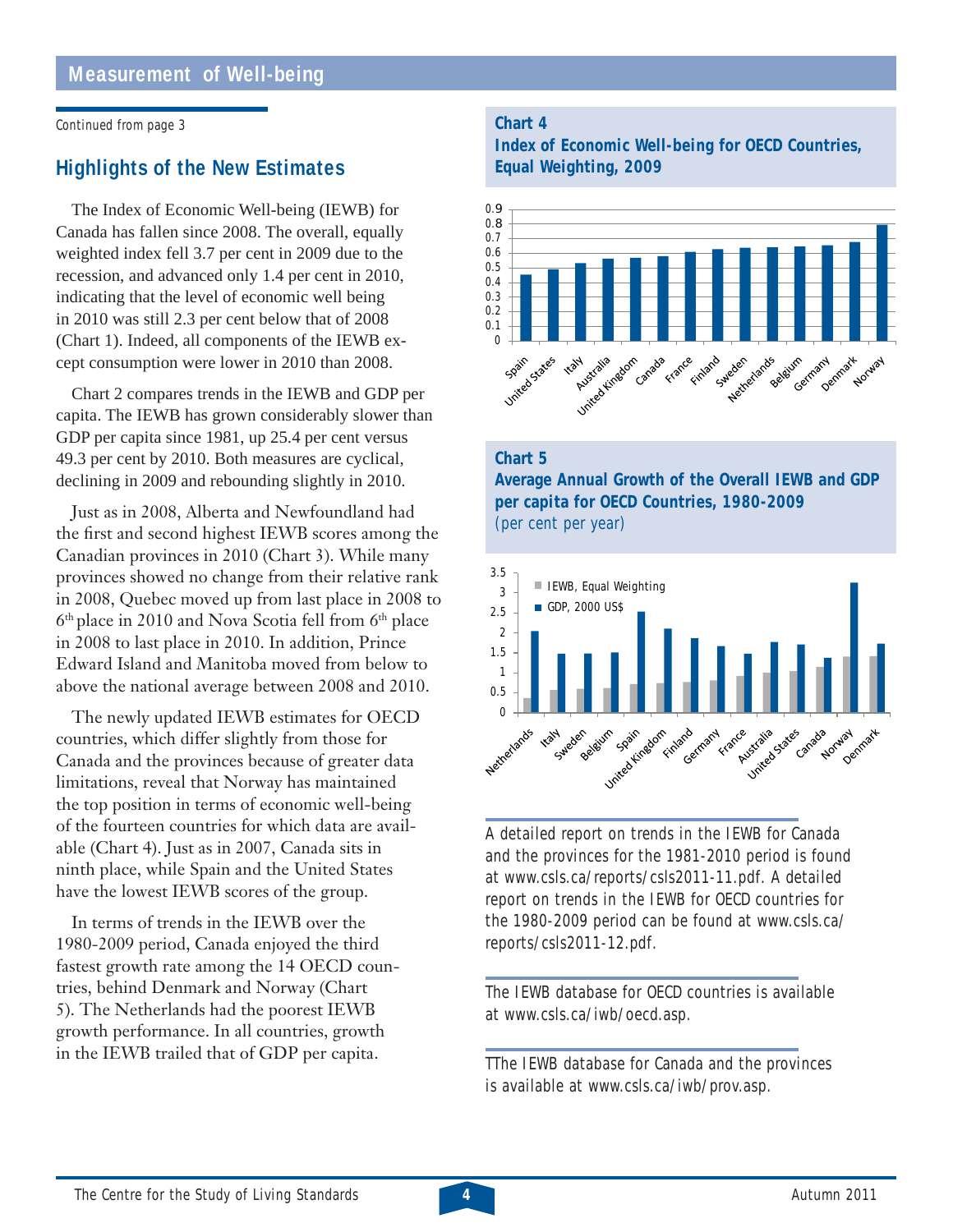# **Measuring Economic Insecurity in both Poor and Rich Countries**

The economic security<br>
component of the Index<br>
of Economic Well-being,<br>
which is based on the four named component of the Index of Economic Well-being, risks (financial risk from unemployment, single parent poverty, poverty in old age, and illness) put forward in the 1948 United Nations Declaration of Human Rights, is the most developed aspect of the overall Index. This approach has been applied to developed countries in the current version of the IEWB for OECD countries. But it also can serve as a framework for quantifying economic security in developing countries. The CSLS is currently preparing a paper that extends the IEWB approach to economic security to poor countries. It will be presented at the IARIW-OECD Conference on Economic Security: Measurement, Trends, and Policy Implications that will be held November 22-23, 2011 at the OECD Conference Centre in Paris.

# **The Weighting Issues in Composite Indicators: The Experience of the IEWB**

The IEWB weights its four<br>
components equally. This<br>
weighting scheme was ad-<br>
opted after the IEWB was criticized components equally. This weighting scheme was adfor having a bias against sustainability for giving wealth stocks a weight of 0.1. In its reports on the IEWB, the CSLS conducts a sensitivity analysis of the results to alternative weighting schemes. It also encour-

# **Components of the Index of Economic Well-being**

The IEWB is a composite index designed to capture trends in the economic well-being of individuals by measuring their ability to command economic resources both today and in the future. The IEWB is composed of four dimensions or components: consumption, wealth, economic inequality, and economic security. The consumption component consists of private and public consumption (including unpaid work), with adjustments made for changes in household size, life expectancy, regrettables, and hours worked. The wealth dimension includes the residential and non-residential capital stock, the R&D capital stock, natural resources, human capital, net international debt and the cost of environmental degradation. Economic inequality combines a measure of income distribution (the Gini coefficient) and overall poverty intensity (the poverty rate and gap). Economic security is based on the risks related to unemployment, single-parent poverty, poverty in old age and illness.

ages users of the IEWB to test the sensitivity of the results based on their preferred weights to other weighting structures. A webtool is available on the CSLS website to conduct such a sensitivity analysis for the four components of the Index at www.csls.ca/iwbtool.asp.

The CSLS has released a technical report on the weighting issue in composite indicators based on the experience of the Index of Economic Well-being. The paper was prepared for a session on this topic that took place at the 58th World Statistical Congress in Dublin, Ireland in August. The report reviews and applies to the IEWB a range of weighting techniques for composite indicators. It concludes that in the absence of surveys of the societal values underlying the dimensions of well-being to be weighted, an

equal weighting methodology is the most appropriate. While such a weighting scheme is not optimal from the point of view of all criteria, it is by far the least objectionable and the most transparent.

The report is posted at www.csls.ca/ reports/csls2011-13.pdf.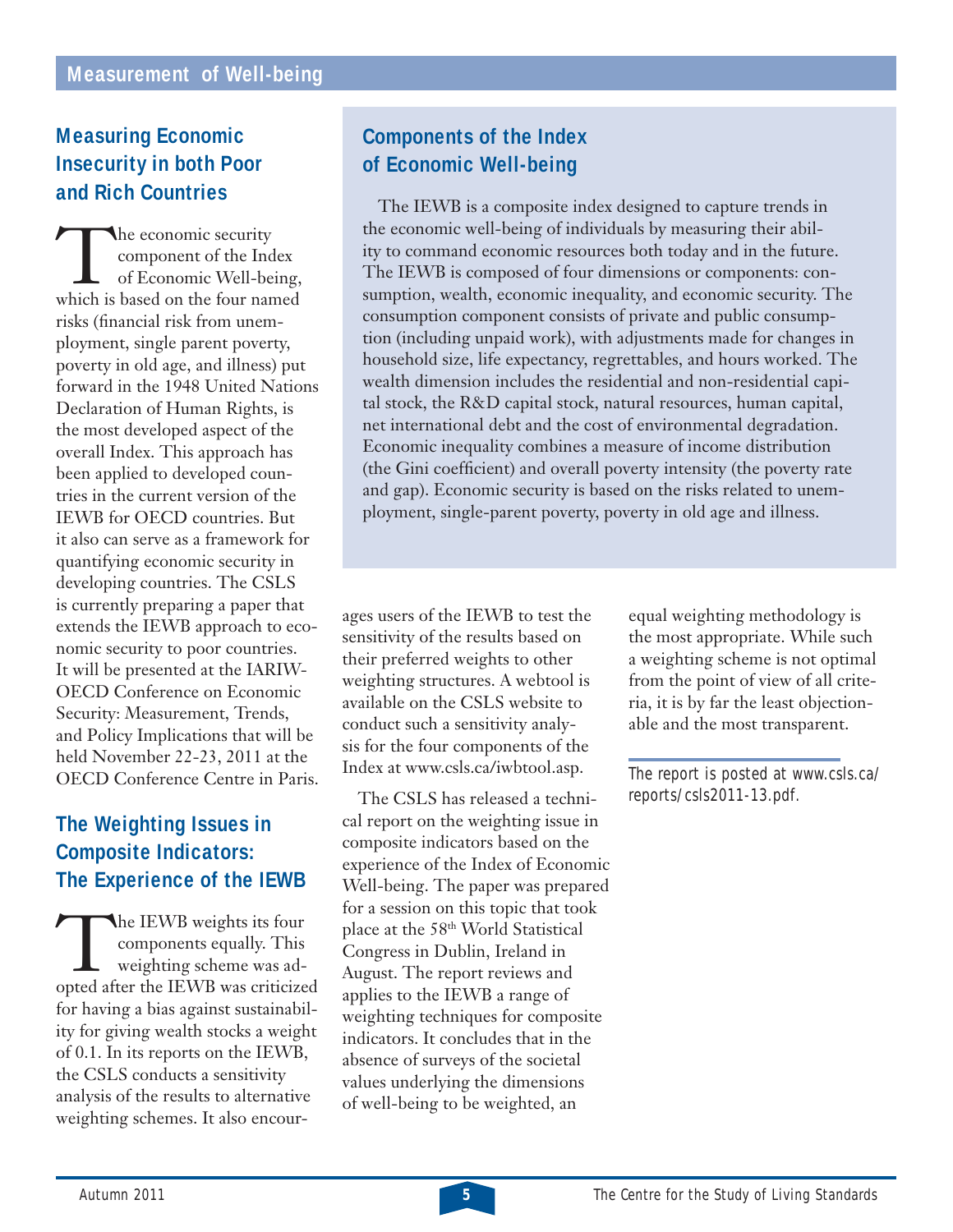# **Sensitivity of the IEWB Estimates for Canada to the Choice of Poverty Measure**

The is well known that a number of methodolo-<br>gies are employed to measure poverty. As pov-<br>erty rates and gaps figure prominently in the<br>economic inequality and economic security comt is well known that a number of methodologies are employed to measure poverty. As poverty rates and gaps figure prominently in the economic inequality and economic security components of the Index of Economic Well-being, it is important to test the sensitivity of the results to the choice of poverty measure. The CSLS has recently released a research note on this issue.

The IEWB for Canada and the provinces uses the Low Income Measure (LIM), which is defined as the proportion of households with income below half of median family income after adjusting for household size. The other poverty measure is the Low Income Cut-Off (LICO), which is an income threshold currently based on 1992 consumption patterns. The LICO indicates the income level below which a family is likely to spend a significantly higher proportion of its income on food, shelter and clothing than the average family, resulting in little discretionary income or savings and therefore often difficult financial circumstances.

These two measures of low income, one relative (LIM) and one absolute (LICO), capture different aspects of poverty and can differ both over time and over space. In 2009, the most recent year for which estimates are available, the after-tax LICO poverty rate for all persons in Canada was 9.6 per cent, substantially lower than the 13.3 per cent for the LIM. Over the 1981-2009 period, the trends in the two poverty rates have differed significantly, with the LICO falling 17.2 per cent and the LIM increasing 10.8 per cent. Rising real income has no effect on relative poverty if there is no change in the income distribution, but it does reduce absolute poverty assuming the poor receive some benefits of this overall rise. There were also significant divergences between the LICO and the LIM in certain provinces, with the largest gap found in Nova Scotia (8 per cent versus 16.9 per cent, respectively, in 2009).

These differences have implications both for trends in the IEWB for Canada and for the rela-

#### **Chart 6 Trend in Overall Index of Economic Well-being, Sensitivity Analysis: LICO**

**vs LIM, Canada, 1981-2009**



1981 1983 1985 1987 1989 1991 1993 1995 1997 1999 2001 2003 2005 2007 2009

**Chart 7 Overall Index of Economic Well-being, Sensitivity Analysis: LICO vs LIM, Canada and the Provinces, 2009**



tive provincial values of the IEWB. Chart 6 shows that switching from the LIM to the LICO poverty measure raises the increase in the IEWB in Canada over the 1981-2009 period from 24 per cent to 34 per cent (note that 2009 is used as 2010 poverty rates are projections, not actual values). The provincial rankings are also affected by employing the LICO instead of the LIM (Chart 7). For example, British Columbia's provincial IEWB ranking in 2009 based on the LIM was seventh place, but based on the LICO it is in last place in 2009.

This research note is posted at www.csls.ca/notes/ Note2011-3.pdf.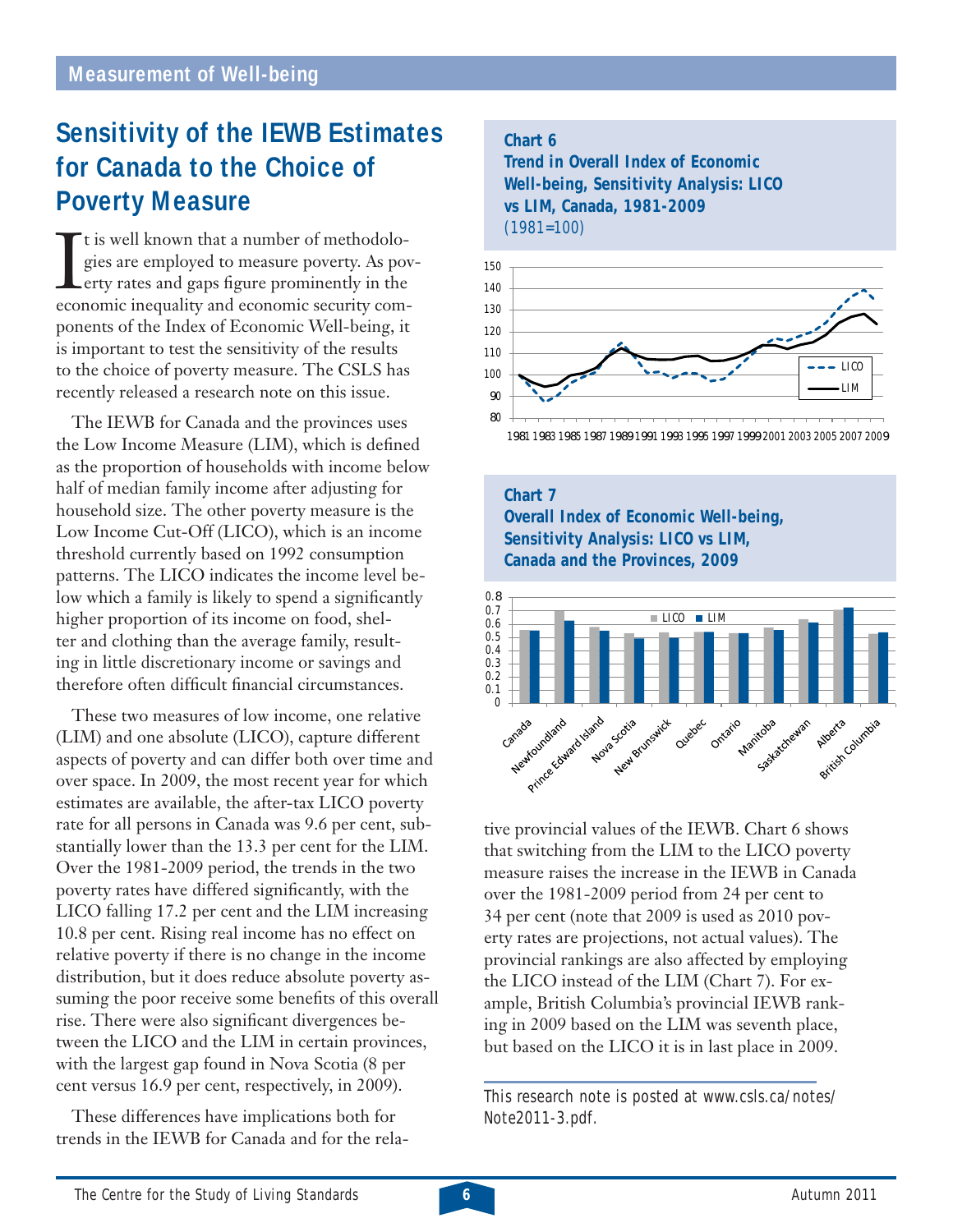# **Estimates of the Levy Institute Measure of Economic Well-being for Canada (LIMEW)**

The Levy Institute Measure<br>
of Economic Well-being<br>
(LIMEW) is a compre-<br>
hensive household-level measure of of Economic Well-being (LIMEW) is a comprecommand over resources developed at the Levy Institute of Bard College in New York state. Working with economists at the Levy Institute, the CSLS has constructed LIMEW estimates for Canada for 1999 and 2005. The results were released in a report on August 29, 2011.

The Levy Institute Measure of Economic Well-being (LIMEW) consists of four components. The first component, base income, is the sum of wages, salaries, self-employment income, fringe benefits and interpersonal transfers (e.g. child support). Income from property (e.g. dividends and rent received) is not included. The second component, income from wealth, captures the value generated by the primary residence and non-home assets. The third component is net government expenditure, which consists of three subcomponents: government cash transfers to households, taxes paid by households, and public consumption. Public consumption is the value of goods and services consumed by government on behalf of households. The final component, the value of household production, is evaluated using time-use data. The sum of the four components – base income, income from wealth, net government expenditure, and household production – is the total LIMEW.



Note: After-tax income = base income + government transfers - taxes

The CSLS report details the complex process of estimating the LIMEW for a representative sample of Canadian households in 1999 and 2005. It reports that mean LIMEW showed only modest growth (1.08 per cent per year) in the average Canadian household's total command over economic resources from 1999 to 2005. Median LIMEW grew even slower, at just 0.66 per cent per year. It also finds that inequality increased in Canada over this period.

Contrasting these Canadian LIMEW results with comparable estimates for the United States indicates that Americans have a slightly greater command over economic resources than their Canadian peers in both 1999 and 2005. The median LIMEW of the United States in 2000 was 9.7 per cent higher than Canada's 1999 estimate and

its 2004 estimate was 8.6 per cent higher than Canada's 2005 estimate.

In addition, this report makes it clear that conventional income measures that omit household production, public consumption and income from wealth overstate both the growth rate of economic wellbeing over the 1999 to 2005 period and the inequality in the distribution of households' command over resources, while also understating the level of a household's command over resources. Thus, this report clearly illustrates the usefulness of more comprehensive measures of well-being, such as the LIMEW, in accurately assessing the state of a nation's economic well-being.

The full report can be found at www. csls.ca/reports/csls2011-09.pdf.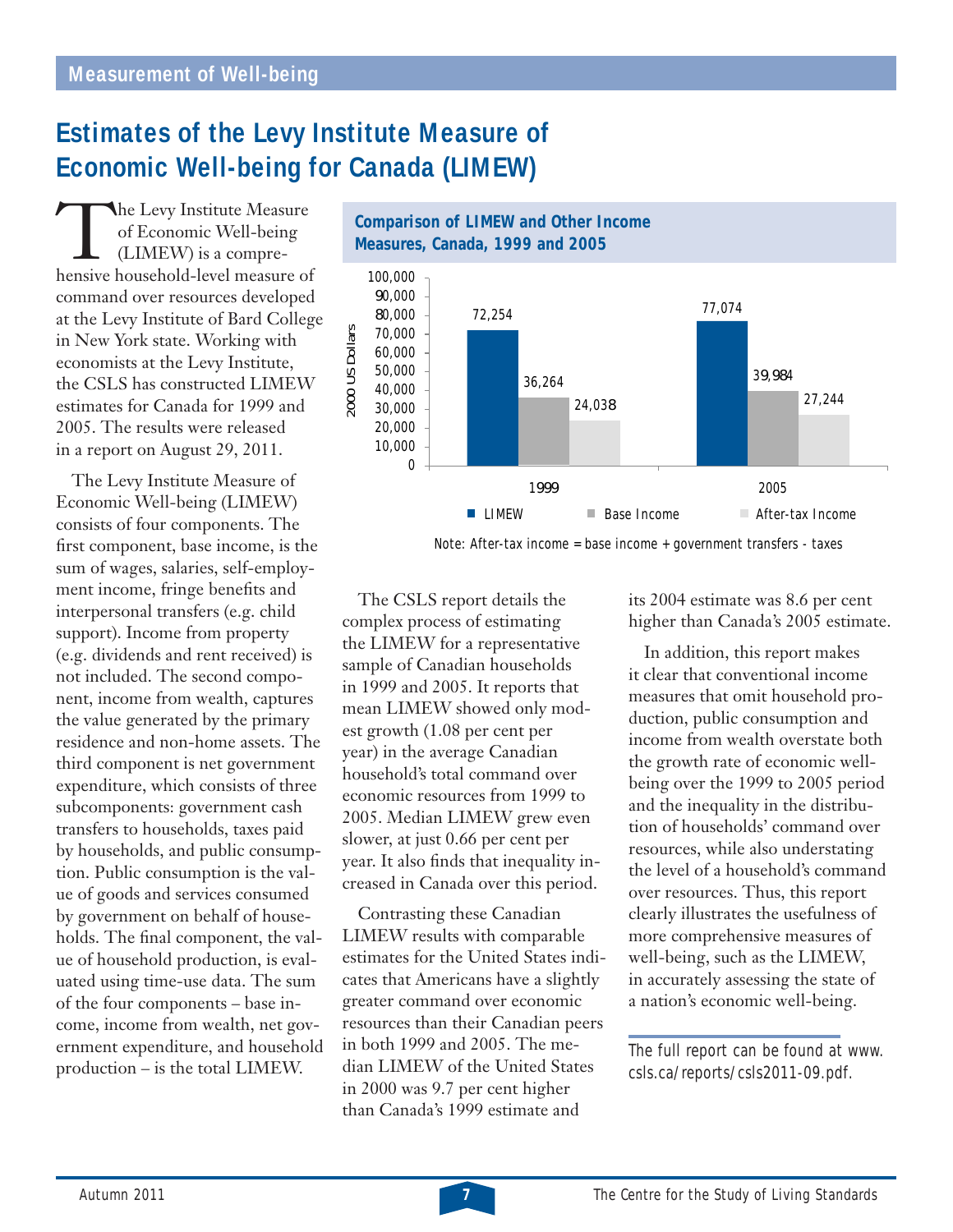# **Estimates of the Human Development Index for the Canadian Provinces**

**The Human Development** index (HDI) is a measure of socio-economic wellbeing developed by the United Nations Development program that is internationally recognized and understood. It is a composite index composed of three dimensions: life expectancy, education and income. Although the HDI is by no means a comprehensive measure of human development, nor is it as sophisticated a measure as the IEWB, it is a simple but substantial improvement over the standard incomebased metrics of this concept.

Canada falls into an impressive eighth place in the international Human Development Index rankings of the 2010 Human Development Report (HDR). However, this ranking hides regional variation among the Canadian provinces. In "The Human Development Index in Canada: Estimates for the Canadian Provinces, 1990-2010" by Elspeth Hazell, internationally comparable estimates of the 2010 HDI are developed for the Canadian provinces.

The provincial HDI estimates indicate that Alberta has the highest level of human development, mainly due to its high GNI per capita, while Prince Edward Island has the lowest. In terms of growth in HDI over the 1990 to 2010 period, most provinces experienced growth of around 0.2 to 0.3 per cent



per year, with the notable exception of Newfoundland and Labrador. Indeed, from 1990 to 2010, Newfoundland and Labrador's HDI grew the fastest of all provinces at 0.42 per cent per year, moving it up from tenth to sixth place in the provincial HDI rankings by 2010.

Comparing the provinces' internationally comparable HDI scores to the international rankings in the 2010 HDR indicates that despite regional variation, human development is high by international standards in all provinces. Of the 169 countries in the 2010 HDR

rankings, Canada's provinces rank between fourth and 21st place. The top ranking provinces (Alberta and Ontario) have human development levels comparable to the United States, while lower ranking provinces (P.E.I. and New Brunswick) are on par with Spain and Hong Kong.

The full report will be available in September at www.csls.ca/reports/ csls2011-14.pdf.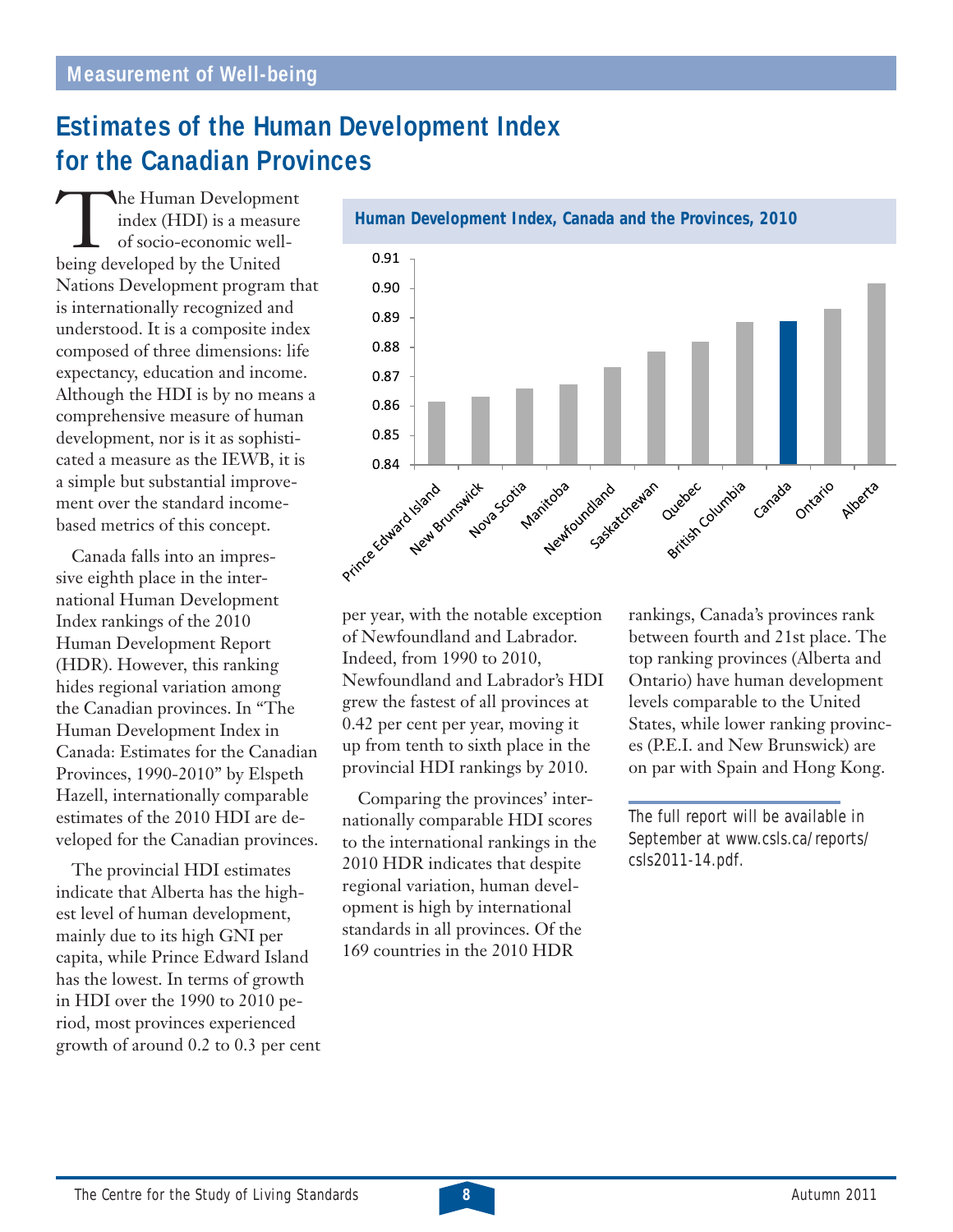# **CSLS Research on Happiness**

In addition to its work on objective measures of wellbeing, the CSLS has also a number of projects on subjective well-being, commonly called happiness.

# **Happiness in the Spotlight at Ottawa Conference**

On December 1, 2010, at the Chateau Laurier Hotel in Ottawa, CSLS and the Institute for Competiveness & Prosperity (ICP) organized a conference on happiness and its implications for public policy. The conference took place immediately following the announcement on November 25 by British Prime Minister David Cameron of the intention of the UK Government to measure happiness on a regular basis and to make happiness a goal of public policy.

The conference began with John Helliwell giving an overview of his recent research which demonstrates that across and within a large number of countries the same factors explain happiness. He argued that this is strong evidence in support of the universality of happiness and it gives policy makers a clear understanding of what factors they can focus on to improve overall well-being.

Andrew Sharpe and David Gyarmati also advocated the use of happiness in public policy, arguing that finding reliable empirical estimates is central to this process. Aileen Simkins, from the U.K. Office of National Statistics, discussed the United Kingdom's active pursuit of the inclusion of SWB in public policy, Sue Johnson discussed the need for governments

in Canada to support stable and healthy relationships, and Patrick Dion gave an overview of how mental health policy in Canada is being transformed to improve the mental health, and therefore the happiness, of Canadians.

In addition, Dan Sacks provided evidence that there is a strong link between income and happiness at all levels of analysis, and Jason Rentfrow discussed the asymmetric geographical distribution of neuroticism and its effect on regional levels of happiness.

On the other side of the debate, Don Drummond, Alan Nymark, and Mel Cappe argued for caution. They all presented arguments that happiness is not yet ready for use in public policy, highlighting the need for a more robust framework before it can play a major role.

A synthesis of the presentations is available at www.csls.ca/notes/ Note2011-1.pdf.

## **Determinants of Happiness in Canada**

As background for the December 2010 conference on happiness and public policy, the CSLS prepared a comprehensive report entitled "Does Money Matter? Determinants of the Happiness of Canadians." The study found that the most important factors for happiness were mental health, physical health, sense of community belonging, and stress. Using data from the Canadian Community Health survey for 2007-2008, the report provided estimates of the average life satisfaction of Canadians, on a scale from 1 to 5, at the national and provincial level, and for 34 Census Metropolitan Areas (CMAs) and 104 health regions. Based on the coefficients derived from the econometric analysis of the determinants of happiness at the national level, the study explained the differences in average happiness between the national average and different geographical units. The study received extensive media attention.

This report is available at www.csls. ca/reports/csls2010-09.pdf.

## **Inequality of Happiness**

The average level of the happiness of Canadians can be associated with different distributions of the happiness at the individual level. The population may be concentrated around the mean, or dispersed widely from the mean, as captured by the variance of the distribution. In a forthcoming research report, the CSLS provides a detailed analysis of the inequality of happiness in Canada. It finds that the variance of happiness was lower in 2009 than in 2003. These results for Canada are comparable to estimates of happiness inequality in the United States.

This report will be posted at www. csls.ca/res\_reports.asp this fall.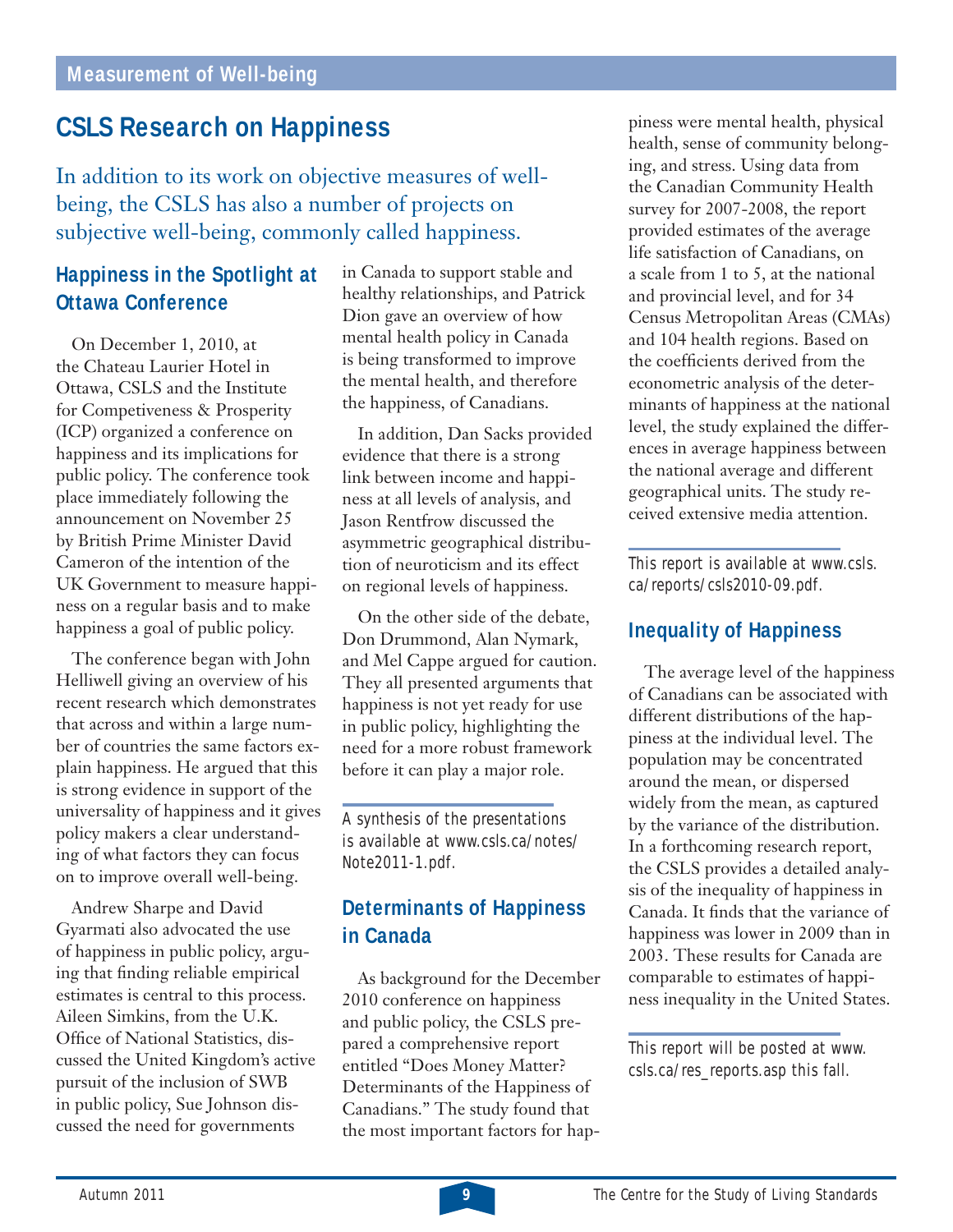## **A New Database on Estimates of the Life Satisfaction of Canadians**

**The CSLS recently released** a new database on life satisfaction in Canada based on data from Statistics Canada's Canadian Community Health Survey. The database provides estimates for 2003, 2005, 2007, 2008, 2009, and 2010 of the proportion of Canadians 12 and over who report that they are satisfied or very satisfied with their lives at the national and provincial level, and for all CMAs and health regions.

The overall level of life satisfaction in Canada is very high, with on average 91.8 per cent of Canadians aged 12 and older reporting being satisfied or very satisfied with their life over 2003, 2005 and 2007-2010. There was some variation by prov-

#### **Average Level of Life Satisfaction by Province**  (per cent of the population 12 and over who reported being satisfied and very satisfied, 2003, 2005, and 2007-2010)



ince, with Prince Edward Island having the highest average level of life satisfaction over this period (94.3 per cent) and British Columbia and Ontario the lowest (90.9 and 91.0 per cent, respectively).

The database can be accessed at www.csls.ca/data.asp.

# **Other CSLS Well-being Activities**

The CSLS is involved in a number of other activities related to the measurement of well-being.

## **Community Foundations of Canada Vital Signs Projects**

Since 2007 CSLS has provided a research function for the annual *Vital Signs* project organized by Community Foundations of Canada. This project is an annual check-up on the quality of life and vitality of Canadian communities. The CSLS has developed an extensive database of indicators in 10 issue areas (gap between rich and poor, health, safety, getting started, learning, belonging and leadership, housing, work, arts and culture, and environment) that is used in the

preparation of community reports. The CSLS also contributes to a national report. On October 4, 2011, 22 community foundations across the country, ranging in size from large foundations in major centres such as Toronto and Montreal to small foundations in small towns such as Golden, British Columbia, will release Vital Signs reports on the state of their community.

Information on Vital Signs is available at www.vitalsignscanada.ca/index-e. cfm. The database is posted at www. vitalsignscanada.ca/rpt2010/.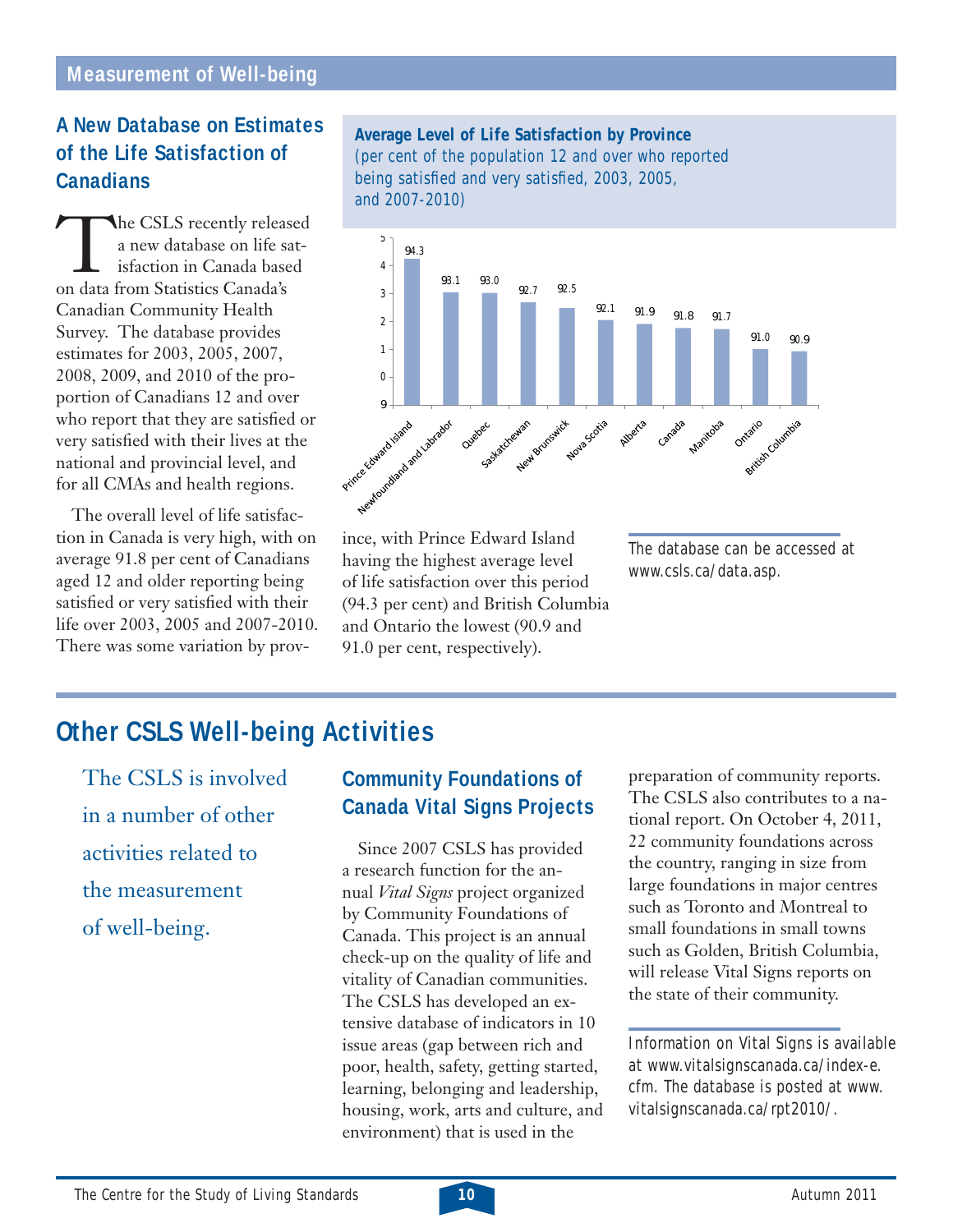# **The Canadian Index of Wellbeing**

The Canadian Index of Wellbeing (CIW) is a project to construct a composite index of well-being for Canada. Originally spearheaded by the Atkinson Charitable Foundation, the CIW is now housed in the Faculty of Applied Health Sciences at the University of Waterloo. The CSLS has been for many years active in this project and has responsibility for the living standards domain. At the initial launch of the CIW in June 2009 a report prepared by the CSLS on trends in living standards in Canada to 2008 was released. A composite index based on all eight CIW domains will be released on October 24, 2011 and an updated report on living standards to 2010 will be released at that time.

Information on the CIW is available at www.ciw.ca. The 2009 report on Canadian living standards is posted at www.csls.ca/reports/csls2009-4.pdf. The updated 2011 living standards report will be posted on October 24, 2011 at www.csls.ca/res\_reports.asp.

# **The Good Life Time (GLT) Approach of the Measurement of Well-being**

Working with Michael Wolfson from the University of Ottawa and Statistics Canada, the CSLS is developing a new approach to the measurement of well-being that focuses on three dimensions of wellbeing: money or income, health, and leisure. The basic idea is that progress occurs when a greater share of the population have adequate

income, good health and sufficient leisure time, that is Good Life Time (GLT). Based on the time use data from the General Social Survey, income data from SLID and health status data from the CCHS the number of persons who are in one, two or three of these states has been calculated for a number of years. In 2005, it is estimated that 45 per cent of the population aged 12 and over in Canada enjoyed GLT, that is was in all three states. There has been little change in this proportion over time. The CSLS will release a report on the GLT this fall.

# **Bertelsmann Foundation Project on Sustainable Governance Indicators**

 An important aspect of well-being is governance. The CSLS is the Canadian representative on an international project organized by the German Bertelsmann Foundation on the construction of sustainable governance indicators for developed countries. On March 31, 2011, the Bertelsmann Foundation released its second Sustainable Governance Indicators report. The CSLS contributed to the report by preparing an assessment of the quality of the governance institutions in Canada. In terms of the Sustainable Governance Status Index, Canada fell from 6th place in 2009 to 7th place in 2011 (out of 31 countries).

More information on the Sustainable Governance Indicators is available at www.sgi-network.org/index.php. The report on governance in Canada is available at www.sgi-network.org/ pdf/SGI11\_Canada.pdf.

# **Special Issue of**  *Applied Research in Quality of Life* **on New Measures on Well-being**

CSLS Executive Director Andrew Sharpe is the guest editor of a special issue of *Applied Research in Quality of Life*, the official journal of the International Society for Quality-of-Life Studies. The topic of the issue is new measures of wellbeing. With contributions by economists from France, Italy, Israel as well as Canada, the articles discuss not only how progress should be measured and why GDP is not enough for this purpose, but also the alternative indicators and the consequences of using them for measuring economic well-being and progress. The table of contexts of the issue is found at the end of the newsletter.

Information on the journal is available at www.springer.com/social+sciences/ well-being/journal/11482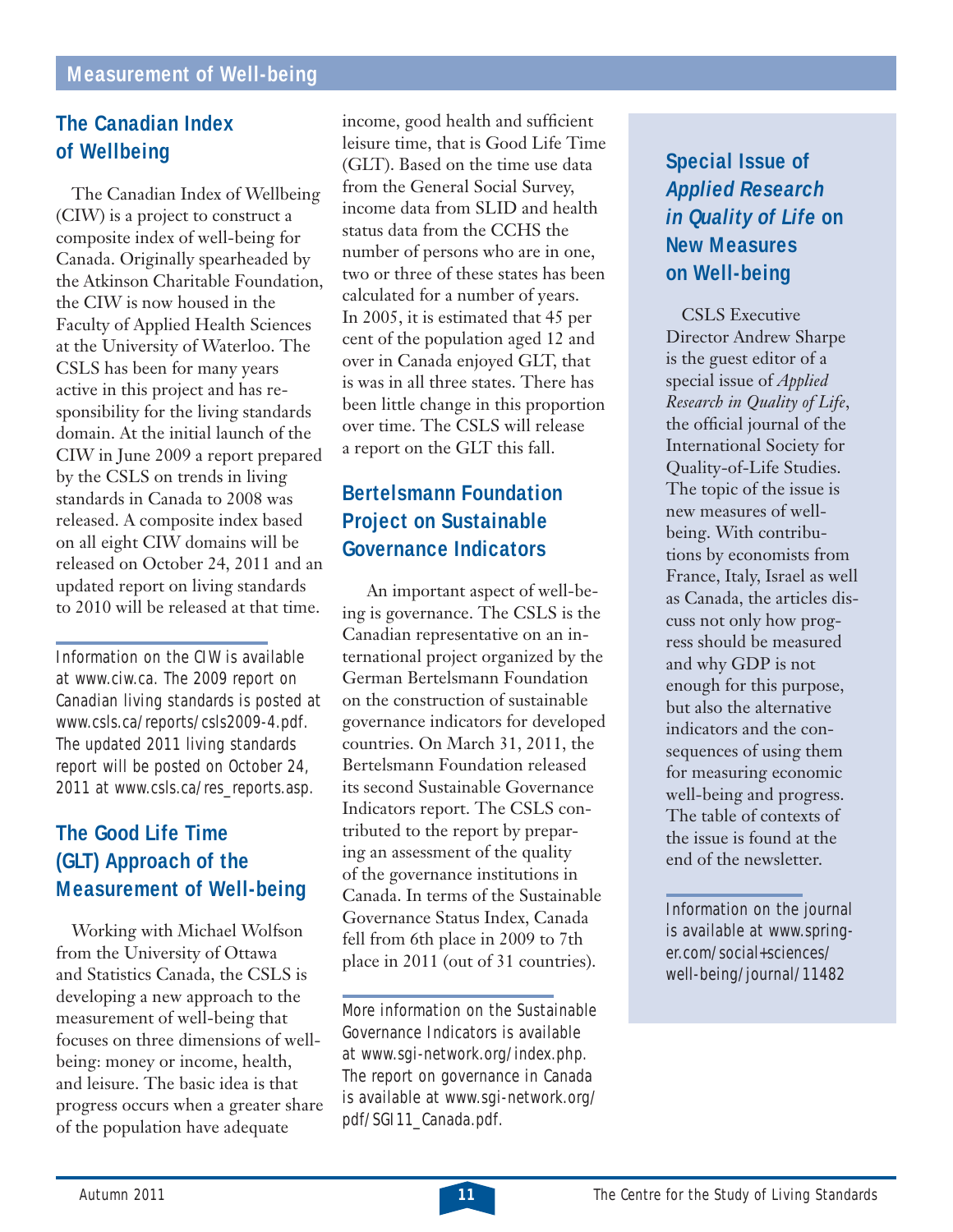# **CSLS Projects on Productivity**

The CSLS is well known for its work in the productivity area. It publishes the *International Productivity Monitor*, develops and maintains productivity databases, conducts productivity studies at the sectoral and regional level, and undertakes research on the drivers of productivity growth.

# *International Productivity Monitor*

The *International Productivity Monitor* is the flagship publication of the Centre for the Study of Living Standards and is distributed electronically and in hard copy to productivity researchers and policy analysts in Canada and throughout the world. Financial support for the publication is provided by Industry Canada. The Spring 2011 issue, released in May, contained articles on European productivity growth, productivity trends in the Canadian transportation equipment industry, provincial productivity developments in Canada, Latin America's productivity performance, and the implications of an ageing population for productivity.

In the Fall 2011 issue, to be released in November, the lead article will be by former TD Bank Chief Economist Don Drummond who will assess the failure to understand Canada's productivity performance and develop policies to improve it. Other articles in the issue will be in the link between innovation and productivity and on manufacturing productivity in Sweden. The table of contents for the Spring 2011 issues and accepted articles for the Fall 2011 issue are listed at the end of the newsletter.

The latest issues of the *International Productivity Monitor* can be accessed at www.csls.ca/ipm.asp.

### **CSLS Productivity Databases**

The CSLS has developed and currently maintains a number of productivity databases. The first is on aggregate productivity statistics for Canada and the United States. Annual estimates for both total economy and business sector labour, capital and multifactor productivity, as well as labour and capital input, are provided for the 1947- 2010 periods for both countries.

The second database, much more comprehensive than the first, is on labour, capital and multifactor productivity for Canada and the ten provinces broken down by the twodigit, and in some cases the threedigit NAICS level. Current estimates, prepared by Statistics Canada for the CSLS with the financial support of the Government of Alberta, are for the 1997-2007 period. The CSLS is working with Statistics Canada to have the database updated to 2010 by the end of 2011.

The third database is on ICT investment, which provides estimates of ICT investment in real and nominal terms at the two-digit NAICS level for Canada and the United States. The Canadian data currently extend from 1987 to 2010 while the US series runs from 1987 to 2009. The US numbers for 2010 will be updated shortly.

The databases are posted at www.csls. ca/data.asp.

## **Evaluating Major International Productivity Data Sources**

In September, the CSLS will be releasing a report entitled "International Productivity Comparisons: An Evaluation of Data Sources," which evaluates and compares key databases for the analysis of international productivity trends. It takes an in-depth look at the University of Groningen's Groningen Growth and Development Centre (GGDC), the productivity series offered by the US Bureau of Labor Statistics, the OECD's two productivity series, as well as its structural analysis database, and finally the EU KLEMS international productivity database.

The GGDC database is the most comprehensive, covering labour productivity and total factor productivity for 123 countries and 10 major sectors of the economy. Both the OECD and the EU KLEMS databases offer the same information, as well as a more comprehensive industry breakdown, although for fewer countries.

The report also serves as an introduction to key productivity statistics, providing an outline of how they are used to assess productivity trends and make productivity level comparisons between industries and countries.

This report will soon be posted at www.csls.ca/res\_reports.asp.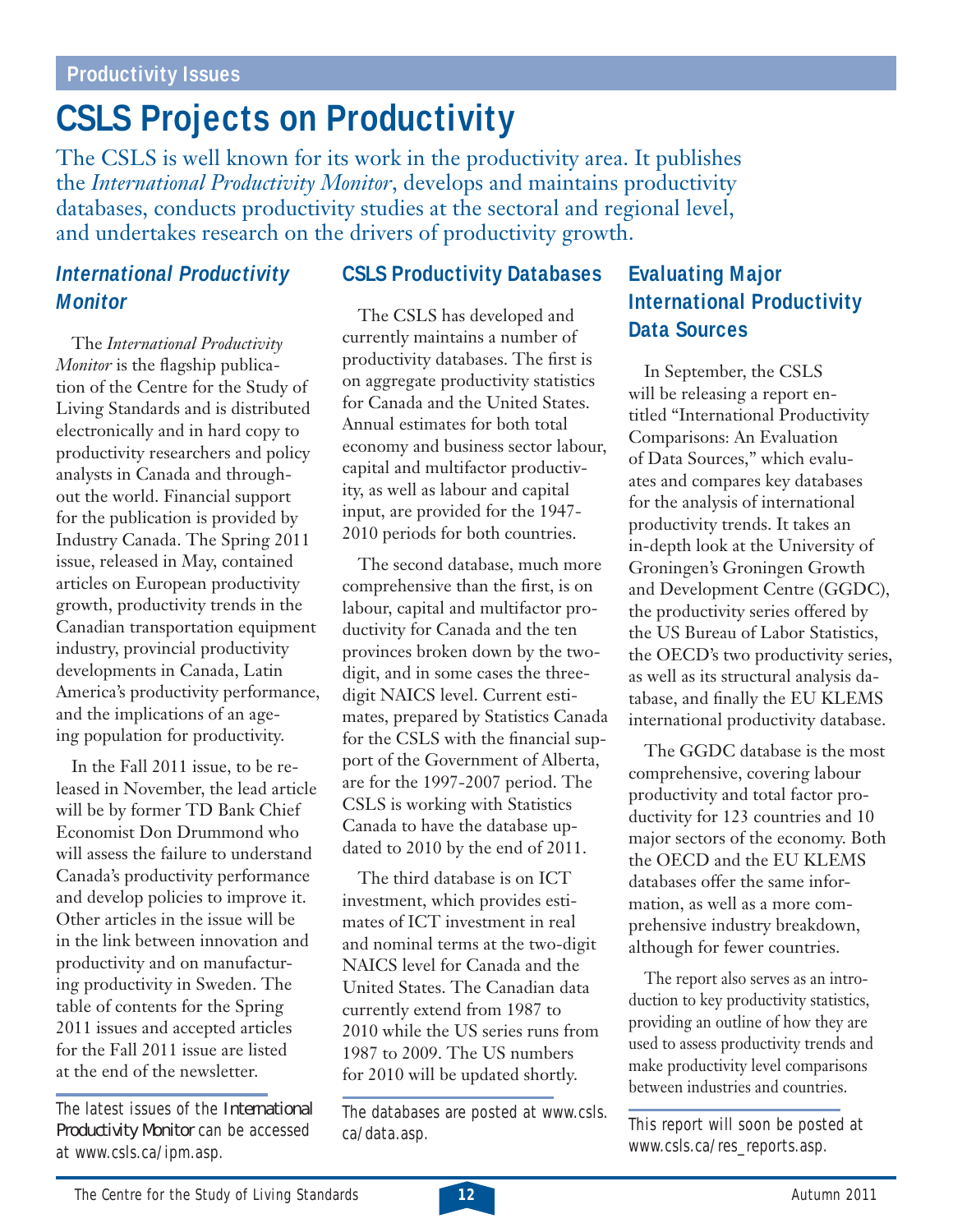# **CSLS Sectoral/Industry and Regional Productivity Studies**

## **Productivity Growth in Primary Agriculture**

In August, 2011 the CSLS re<br>leased a report that had beer<br>prepared for Agriculture Can<br>entitled "A Detailed Analysis of n August, 2011 the CSLS released a report that had been prepared for Agriculture Canada the Productivity Performance of the Canadian Primary Agriculture Sector" by CSLS economist Ricardo de Avillez. The report developed detailed estimates labour, land, intermediate input and multifactor productivity for the sector.

The key finding of this report is that regardless of whether the value added or gross output approach is used, labour productivity not only grew significantly faster in primary agriculture than in the business sector over the 1961-2007 period, but it also did not experience the dramatic slowdown observed in the business sector after 2000. In addition, when labour productivity is calculated using the value-added approach, the primary agriculture sector accounted for 19.2 per cent of aggregate labour productivity growth in the Canadian business sector during the 1961-2007 period.

**Sector, Canada, Chained 2002 Dollars, 1961-2007** 45 40 Business Sector 35 - Primary Agriculture 30 25 20 15 10 5 0 

**Labour Productivity (value added) in the Primary Agriculture** 

An examination of the sources of labour productivity growth in this report highlights the unique nature of this industry. In the value added approach, labour productivity growth in primary agriculture was driven primarily by multifactor productivity and capital intensity growth, while for the business sector, capital intensity and labour quality growth played the most significant roles.

Indeed, the primary agriculture sector outpaced the business sector in capital stock intensity growth as the sector became increasingly mechanized over the 1961-2007 period. Another driver is the robust growth in both private and public expenditure on research

In terms of real GDP, the food manufacturing subsector has grown more slowly than the business sector since 1961. In contrast, food manufacturing labour productivity, defined as real GDP per hour worked, has grown faster than the business sector since 1961 and faster than the business sector and manufacturing industry since 2000. By 2007, the labour productivity level

and development related to primary agriculture in recent years, which positively affects multifactor productivity growth. Finally, since 2000, labour quality has increased more in primary agriculture than in the business sector.

The report notes, however, that the productivity growth rate achieved since 1961 may not be sustainable in the future. For example, given that many farms are heavily mechanized today, it may not be possible for further mechanization to provide productivity gains to the same degree as it did in the past.

The full report is available at www. csls.ca/reports/csls2011-06.pdf.

in the food manufacturing subsector was \$51.81 per hour worked (in current prices), which was slightly higher than that of the manufacturing industry (\$51.14) or the average for total economy (\$48.20).

Continued on page 14 Over the entire 1961-2007 period, growth in capital services intensity and multifactor productivity growth accounted for the lion's

# **Productivity in Food Processing**

Also in August 2011, the CSLS released a second report prepared for Agriculture Canada entitled "A Detailed Analysis of the Productivity Performance of the Canadian Food Manufacturing Subsector" by CSLS economist Chris Ross.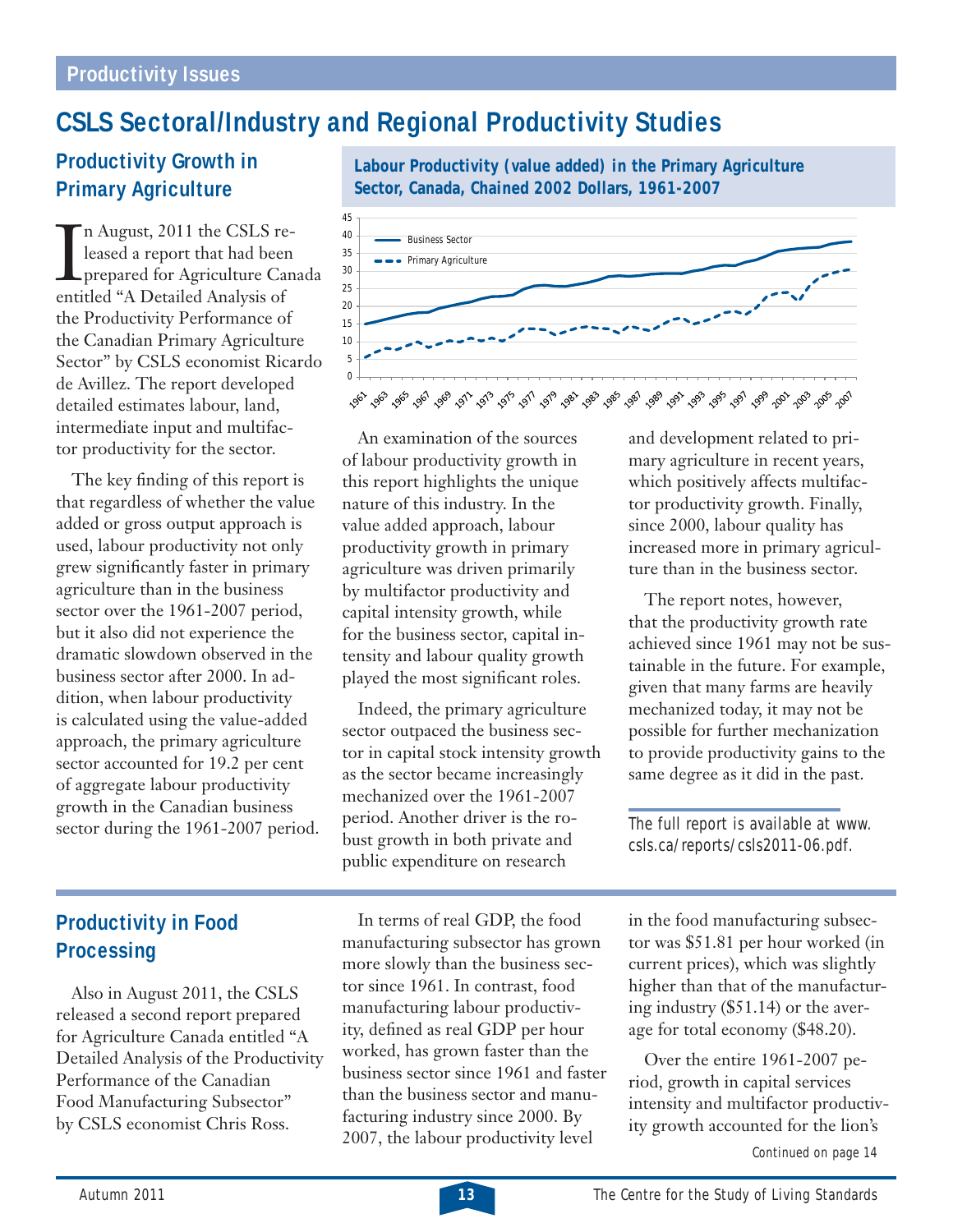#### **Productivity Issues**

#### Continued from page 13

share of labour productivity growth in the food manufacturing subsector (45 and 42 per cent of growth, respectively). Changes in labour mix towards more skilled workers accounted for the remainder.

According to this report, there are several possible drivers of the impressive labour productivity growth in the food manufacturing subsector. One is research and development. As a share of value added, total business enterprise research and development in the sector increased between 1994 and 2007, while employment in food manufacturing research and development almost tripled between 1994 and 2008. Another potential driver is growth in average years of education of workers, which

#### **Productivity Idling in Transportation Sector**

An efficient transportation<br>sector is crucial for achiev<br>growth and increasing connectiveness in a resource and exp sector is crucial for achieving growth and increasing competitiveness in a resource and export intensive economy like Canada. In a CSLS report prepared for Transport Canada to be released in September entitled "The Innovation and Performance of the Canadian Transportation Sector: Machinery and Equipment and Information and Communications Technology," CSLS economist Erik Johnson finds that the Canadian transportation and warehousing sector has experienced disappointing labour productivity growth in recent years.

 Between 1987 and 2009, labour productivity growth has been slow for the transportation and ware-

housing sector, growing at less than half the compound annual growth rate recorded for the business sector (0.5 versus 1.2 per cent per year). Moreover, among sixteen OECD countries, the Canadian transportation and warehousing sector had the lowest average labour productivity growth from 1971 to 2005. In terms of productivity levels, this sector has also underperformed. At just \$33.8 per hour in 2009, it is well below the \$37.8 per hour observed for the business sector in the same year.

An examination of machinery and equipment (M&E) and information and communication technology (ICT) capital intensity in this report indicates that a failure to adopt productivity enhancing investment does not appear to be at the root of this sector's poor productivity growth in Canada. The transportation and warehousing sector had a level of M&E capital intensity above csls.ca/reports/csls2011-07.pdf.

ing than for the manufacturing industry or the business sector.

The full report is available at www.

the total economy average in 2010, although its ICT capital intensity was slightly below average. For both M&E and ICT, however, growth in real capital intensity exceeded that of most other business sector industries from 1987 to 2010.

But the report finds that the Canadian transportation and warehousing sector's ICT capital per worker was less than one third of the U.S. transport sector's level in 2009. This is a poor performance even relative to the Canadian business sector as a whole, which had an equivalent ICT capital intensity of approximately 50 per cent of the U.S. level.

The full report will be available in early September at www.csls.ca/reports/csls2011-15.pdf.

**Labour Productivity in Food Manufacturing and Benchmark Industries, Compound Average Annual Growth Rates Based on Value Added, 1961-2007, 1961-2000 and 2000-2007**



increased more in the food manufacturing subsector than in the total economy or in manufacturing as a whole since 1990. A third driver is capital intensity, which increased during the 2000-2007 period at a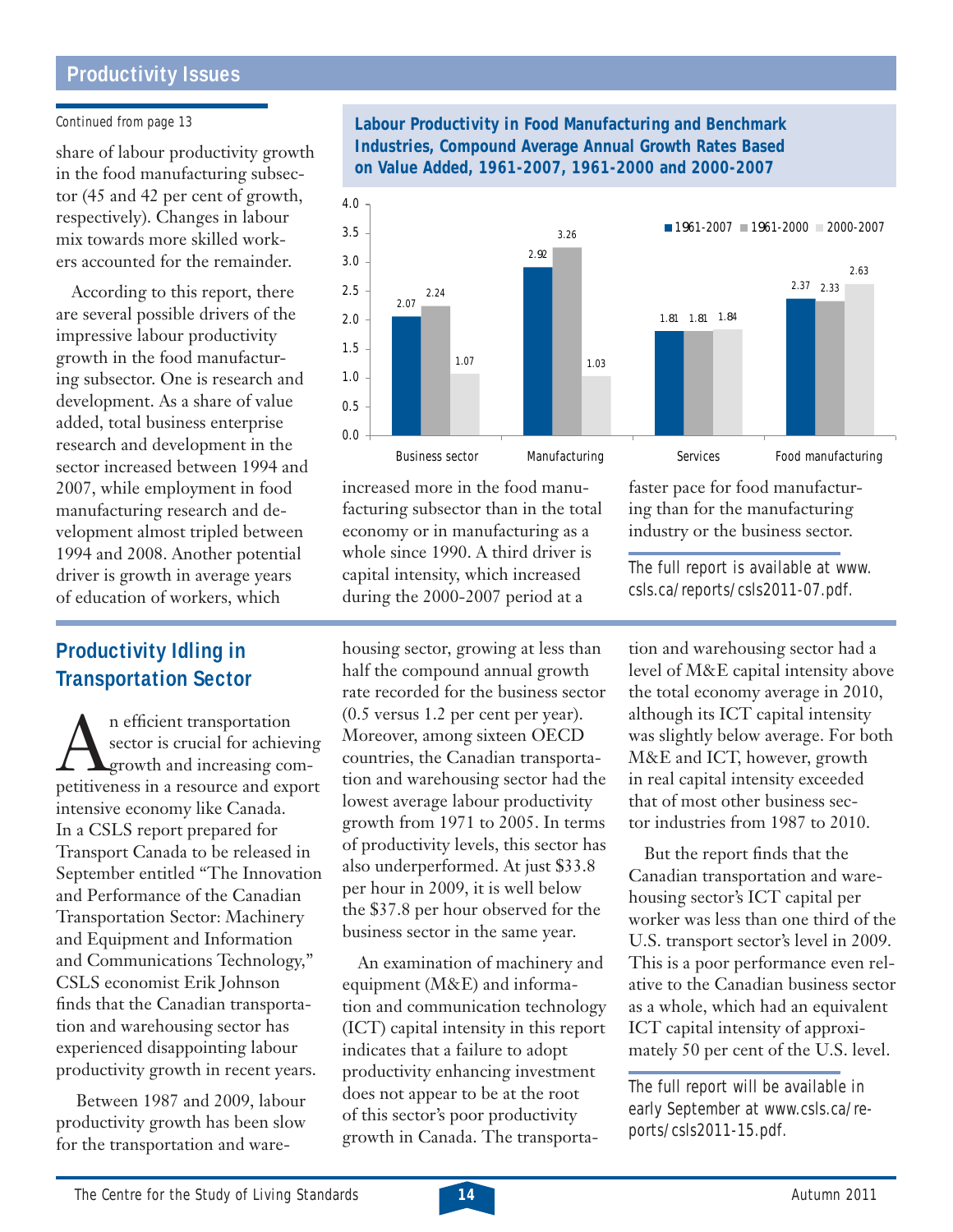#### **Productivity Issues**

# **Provincial Productivity Trends: Newfoundland leads, Alberta trails in labour and multifactor productivity growth**

 $\prod_{\text{disc}}$ n April 2011 the CSLS released a series of ten reports prepared for Industry Canada on the productivity performance of every province for the overall market sector as well as at the two-digit NAICS industry level, from 1997 to 2007. A synthesis report was also produced. During this period, Newfoundland had the fastest growth in labour and multifactor productivity growth, while Alberta had the lowest.

These reports revealed that capital intensity growth was the main contributor to labour productivity growth both nationally and in six of the ten provinces. It contributed the most to labour productivity in Alberta and the least in Newfoundland, where multifactor productivity growth played a prominent role. Decomposing capital intensity growth into growth in capital stock and changes in capital composition revealed that capital



stock growth was a larger contributor to capital intensity growth than was capital composition growth in every province except Saskatchewan.

Changes in labour quality contributed the least to labour productivity growth nationally. The absolute contribution of labour quality growth to labour productivity growth was highest in Saskatchewan and lowest in British Columbia.

These provincial reports also revealed that provincial productivity growth is strongly affected by the industrial composition of the province, as some industries experienced high growth in almost every province (such as agriculture, forestry,

fishing and hunting), while others experienced negative growth in almost every province (such as arts, entertainment and recreation). The large variation in labour productivity growth across provinces also reflects the different production processes used within an industry. A case in point is the mining, and oil and gas extraction industry which experienced labour productivity growth in Newfoundland and Labrador, but declined in Alberta from 1997 to 2007.

The synthesis report can be found at www.csls.ca/reports/csls2011-03.pdf. The ten provincial reports are also available at www.csls.ca/res\_reports. asp.

#### **Estimation of the Value Added in the Biotechnology Sector in Canada**

The CSLS has been commis-<br>sioned by Genome Canada<br>to develop a methodology<br>for estimating the contribution of sioned by Genome Canada to develop a methodology for estimating the contribution of the biotechnology sector to the Canadian economy and to estimate the future size of this contribution. The CSLS has developed a framework that focuses on the value added created by firms classified to the biotechnology sector.

As there is no North American **Industry Classification System** (NAICS) code for biotechnology, a composite biotechnology industry is derived from NAICS industries identified as producing biotechnology products and services. In addition, the value added associated with biotechnology R&D in the public sector is considered part of the contribution of biotechnology to the economy. The framework

defines the value added contribution of biotechnology narrowly and excludes the value added by industries that provide inputs to the biotech sector (backward linked industries) and those that use biotechnology products and services in a relatively minor way (forward linked industries), as well as any multiplier effect.

The report will be released in October and will be posted at www.csls.ca/ res\_reports.asp.

#### **Labour Productivity Growth in Canada and the Provinces, Market Sector, 1997-2007(Average Annual Growth Rates)**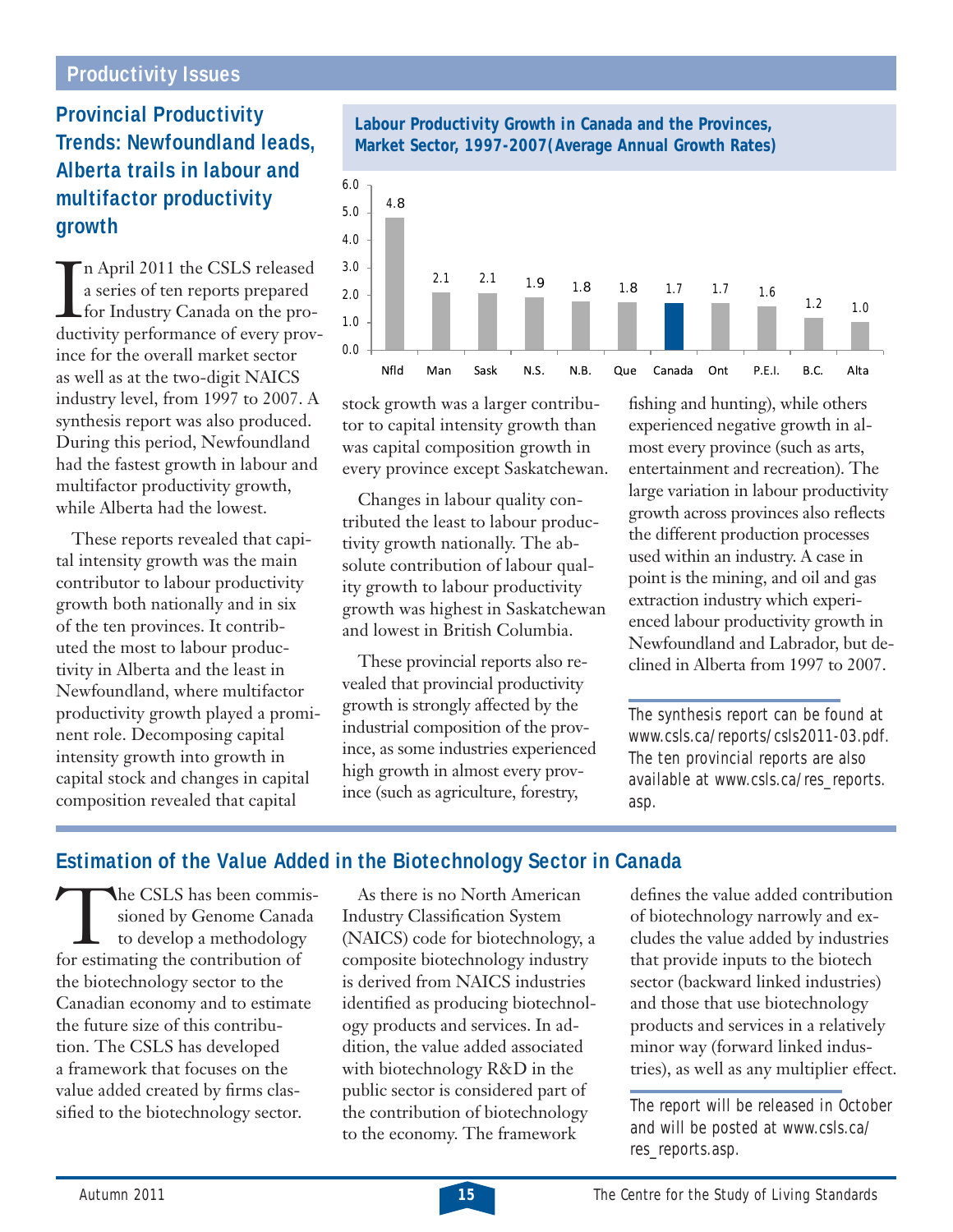# **Productivity Studies on Productivity Drivers**

# **Health and Productivity**

bsenteeism due to illness<br>or disability increased in<br>Canada between 1987 and<br>2008, rising from 6.4 to 7.9 days or disability increased in Canada between 1987 and 2008, rising from 6.4 to 7.9 days lost per worker. A recent CSLS report found that if this 1.5 day per worker increase in absenteeism had not occurred, output per worker would have been 0.6 per cent higher, assuming the average worker works 250 days a year. Prepared for the Public Health Agency of Canada, this report by CSLS economist Alexander Murray is entitled "State of the Evidence on Health as a Determinant of Productivity."

The report states that "the impact of rising absenteeism on aggregate productivity is small but not negligible," pointing out that real GDP per worker in 2008 would have been \$463 higher (in 2002 dollars) without this increase in absenteeism. This would have led to only a small increase in the

**Average Number of Work Days Lost due to Own Illness or Disability per Full-time Employee Aged 15 or Older, Canada, Days, 1987-2009**



Note: Age adjustments were carried out by applying the share of full time employed workers that are 55 years of age or older in 1987 to the average days lost each year.

growth rate of output per worker between1987 and 2008 (1.076 instead of 1.048 per cent per year). Thus, increases in absenteeism cannot explain Canada's abysmal productivity performance since 2000.

Although it is not a conventional productivity issue, this report also notes that the level of absenteeism imposes significant losses in terms of foregone output. Indeed, the report states that "if zero days had been lost to illness or disability, real per-worker GDP in 2008 (in 2002 dollars) would have been \$79,594 – \$2,438 higher than its true value of \$77,156." Thus, the report concludes that reducing absenteeism is an important societal goal, even if it will not substantially address Canada's productivity woes.

The full report can be found at www. csls.ca/reports/csls2011-04.pdf.

# **ICT Investment and Productivity**

 $\prod_{a \text{ } k \in \mathbb{N}}$ It is widely recognized that information and communications technology (ICT) investment is a key driver of labour productivity growth and that ICT investment per worker in this country considerably lags that in the United States. The CSLS has developed and maintains an ICT investment database and monitors ICT investment in Canada and the United States closely. It prepares reports on these developments for the Information

Technology Association of Canada. The latest report entitled "Overview of Developments in ICT Investment in Canada, 2010: Rebounding from the Recession," was released in July.

After a decline in 2009 due to the recession, ICT investment made a comeback in Canada in 2010 in both nominal and real terms across all three component categories (computer equipment, communication equipment and software investment). Real ICT investment rose 8.4 per cent in real terms, following a 7.7 per cent decline in 2009. This augurs well for future

productivity growth as ICT is a key determinant of labour productivity.

Nominal ICT investment only advanced 1.6 per cent, as ICT prices resumed their downward trend, falling 6.3 per cent in 2010. This price decrease largely reflected an appreciation in the value of the Canadian dollar relative to the US dollar in 2010.

The research note is available at www.csls.ca/notes/Note2011-2.pdf.

Continued on page 17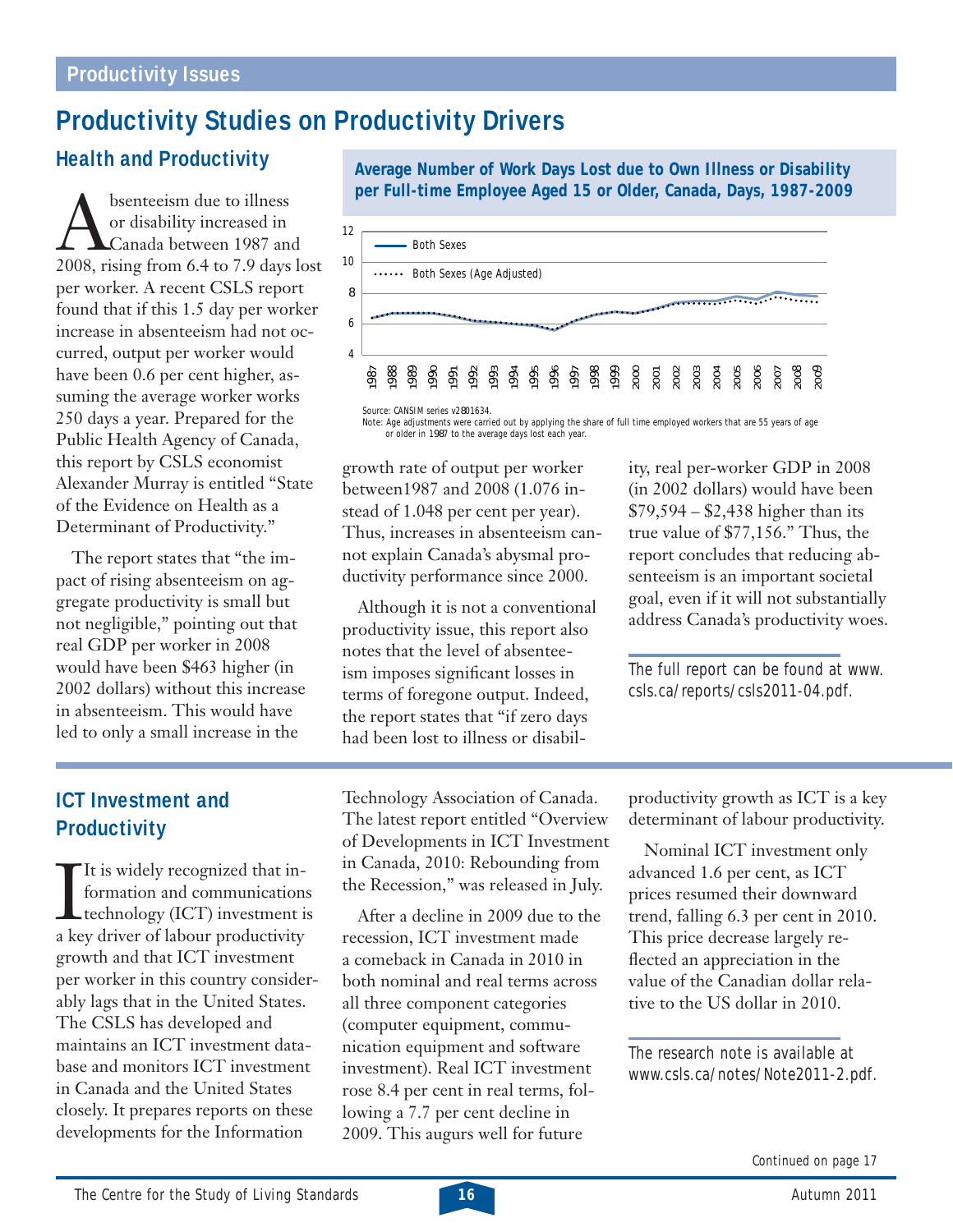# **University-business Research Collaboration in Canada**

I nnovation is of course a key<br>determinant of productivity<br>growth and knowledge transfer.<br>from the university to the business nnovation is of course a key determinant of productivity growth and knowledge transfers sector are an important source of innovative ideas and techniques. A high degree of collaboration between the university and business sectors can facilitate this knowledge transfer. Consequently, it is important to know the state of universitybusiness research collaboration in Canada. Policies to improve a poor performance in this again may booster productivity growth.

In February 2011, the CSLS released a comprehensive report by CSLS Research Associate Ian Currie research entitled "Government Policies to Encourage University-Business Research Collaboration in Canada: Lessons from the US, the UK and Australia." The report concluded that Canada is neither a world leader nor an international laggard in university-business (U-B)

Indeed, the World Economic Forum's survey of business opinion revealed that Canada rose from  $15<sup>th</sup>$  place in 2007 to  $7<sup>th</sup>$ place in 2010 among countries with extensive U-B research collaboration. However, Canada ranked 6<sup>th</sup> in this survey in 2001.

After examining the public policy measures undertaken by the United Kingdom, United States. and Australian governments to encourage U-B research collaboration, this report makes five main recommendations for improving how the Canadian government advocates, funds and regulates U-B research collaboration in Canada:

- 1. The federal government should continue to provide direct funding (at least at current levels) to encourage U-B collaboration. Enriching the Scientific Research and Experiment Development tax credit alone is not enough.
- 2. Lead responsibility for many existing funding programs for U-B research collaboration should be transferred to a single organization that operates at an arm's

length from the government. Such an organization should have both university and business participation and support.

- 3. The role and effectiveness of intermediary organizations (between universities and business) should be reviewed by the federal government, as they are increasingly important conduits of federal funding of U-B research collaboration.
- 4. The federal government needs to lead a structured national discussion on improving the negotiation and management of intellectual property rights in the university setting.
- 5. Although the federal government should resist taking a leadership role in establishing a new forum for discussion, it should clearly state its objectives and expectations regarding the future of U-B research collaboration in Canada.

The full report is available at www. csls.ca/reports/csls2011-02.pdf.

# **Forthcoming CSLS Productivity Studies**

The CSLS has a number of<br>productivity studies in vari<br>ous stages of completion for productivity studies in various stages of completion for future release. Summaries will appear in the next issue of *CSLS News*. These studies include the following:

- a study on the productivity performance of Atlantic Canada done for the Atlantic Canada Opportunities Agency (ACOA) that will be released this fall;
- a review of the literature on productivity measurement in the public sector, done for the Treasury Board Secretariat;
- a study of retail sector productivity in Canada;
- a study currently being undertaken on productivity developments and drivers in Nova Scotia for the Nova Scotia office of ACOA and the Nova Scotia Department of Labour and Advanced Education; and
- a study for Natural Resources Canada on innovation in Canadian natural resource industries.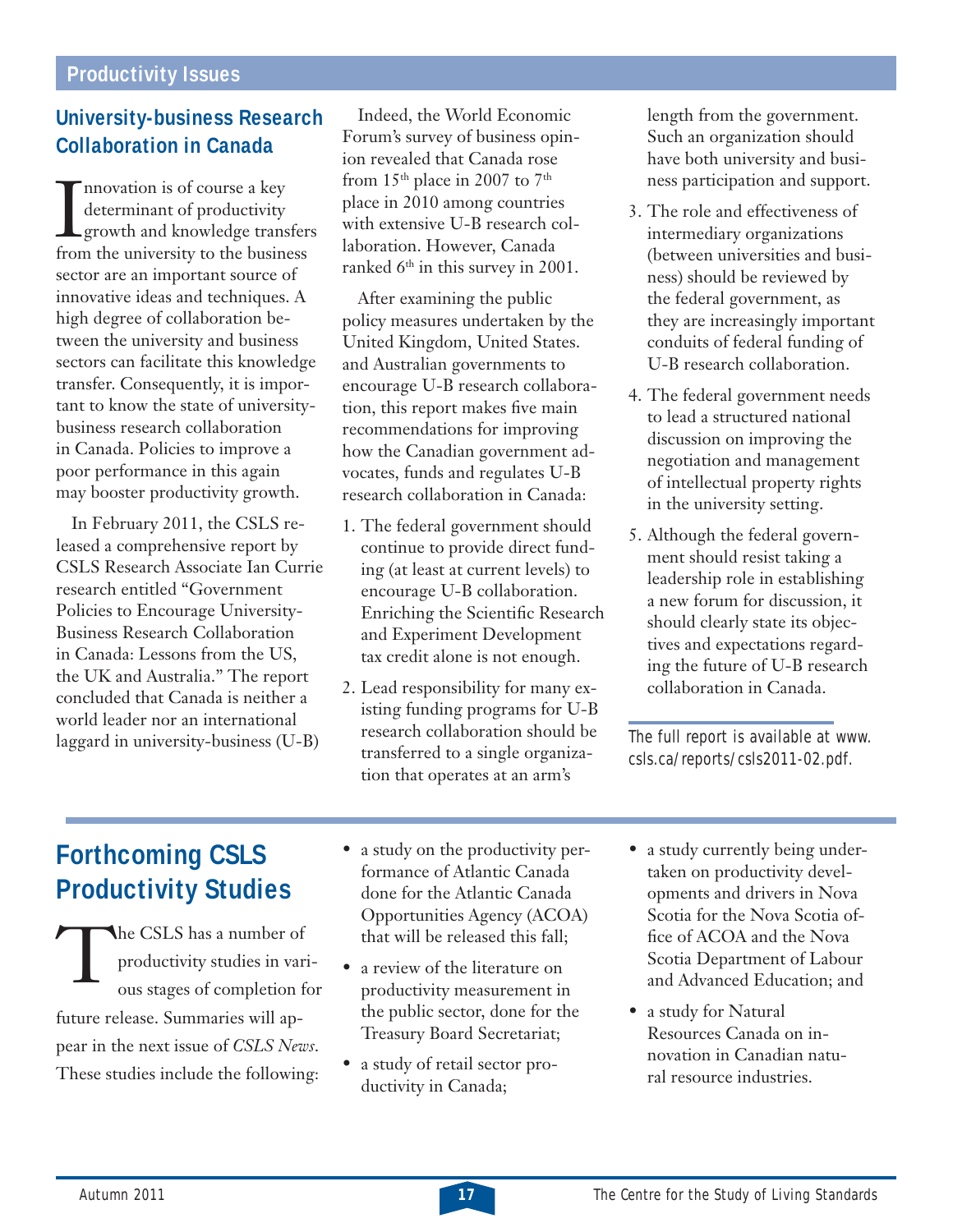#### **Labour Market Issues**

# **CSLS Projects on Labour Market Issues**

The CSLS undertakes a number of projects in the labour market area, particularly on labour market information.

# **Electronic Labour Exchanges in Canada**

Compared to the major private sector electronic labour exchanges (ELEs), such as Monster. ca or Workopolis.com, Service Canada's Job Bank have more postings for jobs that require little formal education or training and fewer results for jobs that require specialized training. "The State of Private Sector Electronic Labour Exchange Services in Canada," a CSLS research report by CSLS economist Alexander Murray prepared for HRSDC and released in February 2011 suggests that this is an important function of this public sector ELE.

Indeed, Job Bank makes up for the lack of lower-skill job postings on the private sector ELEs. This may be because firms are unwilling to pay the large fees required by many private sector ELEs to post ads for their low-skill jobs vacancies, or that many of the low-skill job opportunities are with small and mediumsized employers (SMEs) that are unable to pay the large up-front cost of advertising a job on a major private sector ELE. This suggests that the Job Bank has two important functions: providing service for low-skill workers who are underserved by the private sector ELEs, and free service for SMEs that cannot afford to advertise on the major private ELEs.

Instead of trying to make the Job Bank more similar to private sector competitors by posting more high skill jobs, the CSLS report concludes that the proper role for the public sector, and Service Canada's Job Bank in particular, is to identify important services that private sector ELEs do not provide and aim to provide those services.

The full report is available at www. csls.ca/reports/csls2011-01.pdf.

# **Human Capital in British Columbia**

On August 30, 2011 the CSLS released a report commissioned by the BC Progress board entitled "Human Capital Challenges Facing British Columbia." The report finds that although British Columbia performs very well in human capital measures relative to the rest of Canada and OECD countries, challenges remain. This report identifies four ways to further improve B.C.'s human capital performance.

The first requires improving the educational achievement of Aboriginal people. The educational performance of the Aboriginal population in British Columbia is dismal, particularly for North American Indians on reserves. As Aboriginals represent a growing proportion of new entrants to the workforce, given their higher birth rate, this issue is important to address as soon as possible.

The second involves addressing the needs of recent immigrants, who have higher than average human capital but below average utilization. Immigrants face many barriers, including lack of language skills, foreign credential recognition and Canadian experience. There are currently a wide range of programs to address these issues, but much more needs to be done.

Recent research has found that countries close to the world technological frontier such as Canada may benefit more from investment in higher forms of education than lower forms. Canada's investment in graduate students, especially at the PhD level, however, trails most other OECD countries, and the proportion of graduate students in British Columbia lags behind the national average. Thus, a third way to improve both economic performance and human capital in B.C. is to boost graduate education through increased funding of programs and students.

Finally, raising the minimum school leaving age to 18 (from 16) and investing in research into the demographic, family, school and school district factors that affect high school non-completion will certainly help inform efforts to reduce high school non-completion and improve human capital in the future.

The report is available at www.csls. ca/reports/csls2011-10.pdf.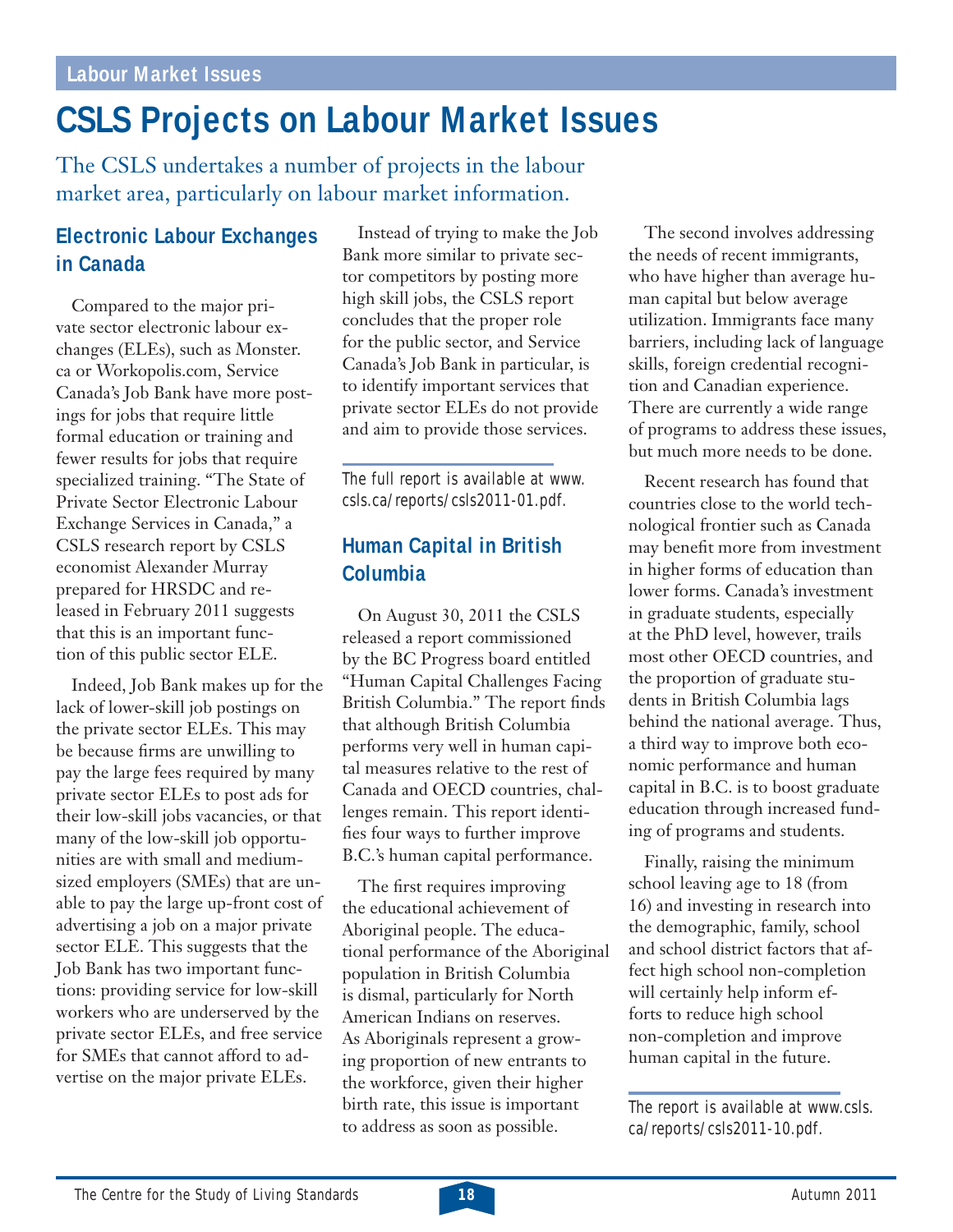## **Labour Market Performance of Recent Immigrants to Canada**

It is well known that the relative labour market performance of recent immigrants to Canada has deteriorated in recent years. Since 2006 the Labour Force Survey has coded respondents for immigration status so there is now a five year time series (2006-2010). These data are extremely useful for tracking the labour market performance of recent immigrants since 2006, the most recent year for which detailed information on the economic situation of immigrants is available from the census. The CSLS has obtained these time series, which in the case of wages is unpublished, from Statistics Canada and produced an analytical report, which is being released in September, 2011.

The key findings of the report are highlighted below.

- More than half of very recent immigrants (five years or less in Canada) hold a university degree, compared to only 22 per cent of domestic-born employees.
- In 2010 the unemployment rate of recent immigrants was more than double that of Canadianborn individuals: 15.8 per cent versus 7.5 per cent. For university educated recent immigrants the rate was nearly four times higher: 14.5 per cent versus 3.7 per cent.
- Between 2006 and 2010 the labour market performance of all recent immigrants deteriorated in absolute terms. The unemployment rate rose 3.4 points from 12.4 per cent to 15.8 per cent. The employ-

ment rate fell 0.5 points from 57.2 per cent to 56.7 per cent.

- In 2010, the average hourly nominal wages of universityeducated recent immigrants was \$20.38, 65.8 per cent of workers who were born in Canada.
- Overall the labour market performance of recent immigrants to Canada, as least as measured by the unemployment rate in absolute and relative terms and wages in relative terms, continued to deteriorate in the second half of the 2010s. This should be a major concern for Canadians.

The report will soon be available at www.csls.ca/reports/csls2011-16.pdf.

## **Trends in US Internal Migration**

The United States, often touted as a paragon of nomadic spirit, has experienced a significant decline in internal migration since the 1980s. This trend, along with potential explanations for it, is discussed in the CSLS report "Internal Geographic Labour Mobility in the United States" to be released in September.

 In 1980, 3.362 million people moved between the four regions of the United States, but by 2009, this number had fallen to 2.188 million. Recent years have seen a steeper decline in inter-state migration, as 2.59 per cent of the population made such a move in 2004, while by 2009 this number had dropped to 1.44 per cent.

A number of factors account for this development, including a major demographic shift towards the 45-64 toward age group, one of the least mobile age groups. The downturn in internal mobility in recent years likely is due to the economic downturn, which has decreased the availability of work and made selling one's house difficult, reducing the incentive to move to another state or region.

The report will be posted at www.csls. ca/res\_reports.asp in September.

# **World Bank Project on the Development of a Labour Market Information System for the United Arab Emirates**

The CSLS has been engaged on a contract basis to play a lead role in a World Bank project to assist the Ministry of Labour (MoL) in the United Arab Emirates (UAE) in the design and implementation of a Labour Market Information System (LMIS). Based on discussions with MoL officials during two missions to the UAE, the CSLS has produced a document to guide the strategic development of a LMIS in the UAE. The CSLS has also developed estimates for a set of key labour market indicators for the UAE that takes account of the very large proportion of foreign workers in the labour force.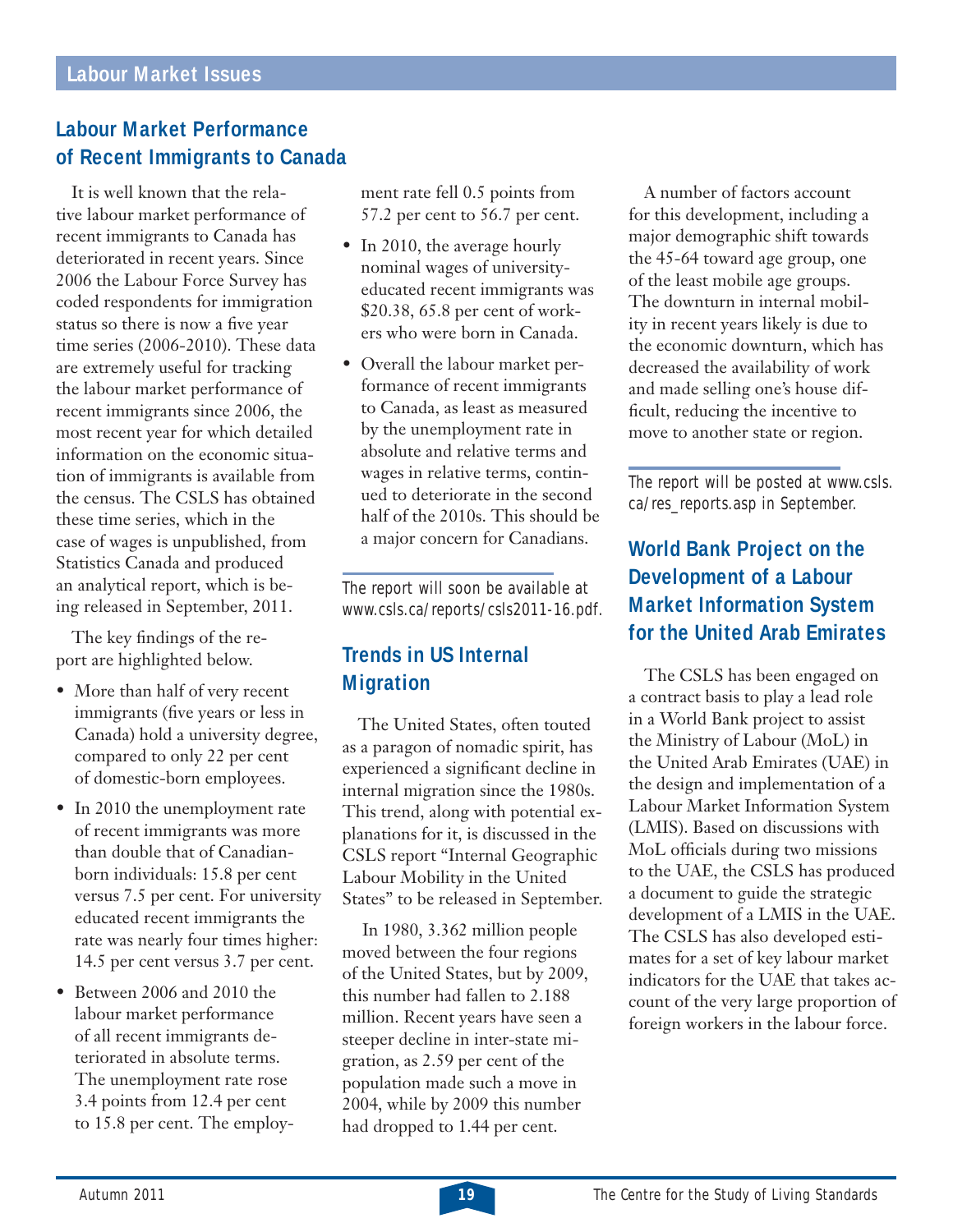# **CSLS Projects on Aboriginal Issues**

Aboriginal issues comprise a cross-cutting area of research which brings together elements of the three main CSLS areas of interest. CSLS has conducted research projects on Aboriginal well-being, labour market performance, and productivity.

# **Remoteness, Educational Attainment and Economic Performance on First Nations Reserves**

On average, reserves with<br>higher levels of education<br>labour market indicators (participahigher levels of education have better performance in tion rate, unemployment rate and employment rate) and better economic outcomes (average earnings and GDP per capita). In July 2011 the CSLS released a report prepared for Indian and Northern Affairs Canada entitled "The Labour Market and Economic Performance of Canada's First Nations Reserves: The Role of Educational Attainment and Remoteness," that illustrated this relationship using descriptive statistics, correlation analysis, standard regression analysis and instrumental variables. The report also considered the impact of remoteness and governance on the economic performance on reserves.

In terms of descriptive statistics, almost all reserves were below the Canadian average in terms of the proportion of the population with any kind of diploma, certificate or degree, and all performed poorly relative to the national average in terms of labour market indicators and economic outcomes. Given that there is a vast



literature demonstrating the positive effect of education on economic development, it is not surprising that this report found a strong positive correlation between education and economic performance. Educational attainment in terms of completed university education had significant beneficial effects on GDP per capita, average earnings, the unemployment rate and the employment rate, while the participation rate was significantly positively correlated with completion of at most high school.

Descriptive statistics also show that reserves near urban centers achieve better labour market, economic and educational outcomes than rural or remote reserves. However, the results for the regression analysis on remoteness were not strong. Indeed, when addressing the possible endogeneity of the education variable by instrumenting it with

two language variables, it was found that the only statistically significant relationship was that remote/rural reserves had higher unemployment rates relative to urban reserves. It is therefore not clear that remoteness itself has a significant negative effect on economic performance.

In addition, regression analysis of the governance index developed by the Frontier Centre for Public Policy showed that better governance has positive, statistically significant effects on all economic outcomes and labour force indicators.

The full report can be found at www. csls.ca/reports/csls2011-05.pdf.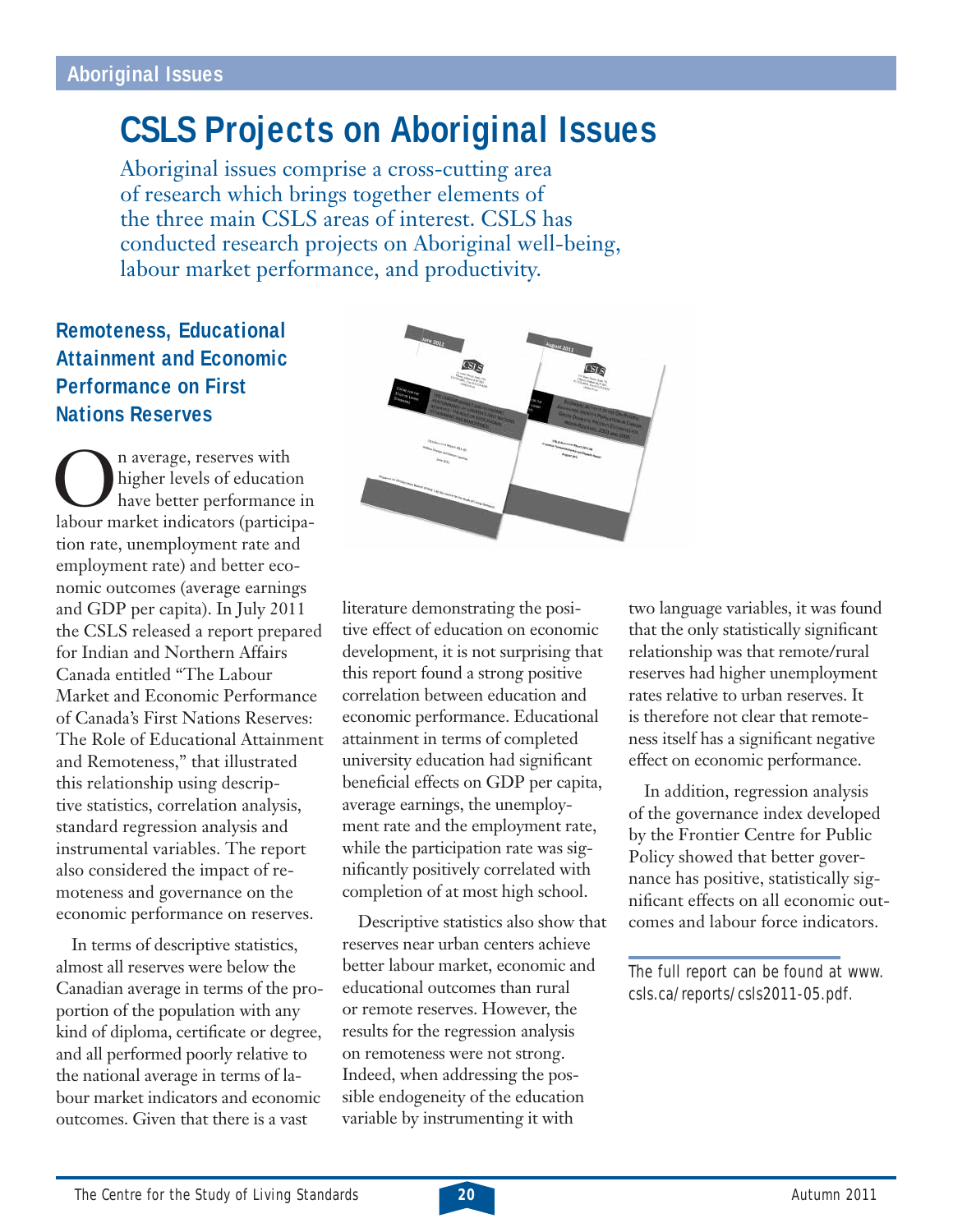## **GDP Estimates for First Nation Reserves**

n August 22, 2011 the<br>CSLS released the student<br>Con-Reserve Aboriginal Identity CSLS released the study "Economic Activity of the On-Reserve Aboriginal Identity Population in Canada: Gross Domestic Product Estimates for Indian Reserves, 2000 and 2005" by Evguenia Tsiroulnitchenko and Elspeth Hazell. The study used two approaches to develop earningsbased estimates of GDP for First Nation reserves in Canada, a "topdown" approach employing provincial level-data, and a "bottom-up" approach, using reserve-level data. The study found that while the onreserve Aboriginal identity population accounted for approximately 1 per cent of the total Canadian population, this population accounts for only 0.30 per cent of Canada's GDP.

According to the "top-down" approach, reserve GDP per capita in Canada was estimated to be \$13,503 in 2005, down from \$13,593 in 2000 (constant 2005 dollars), decreasing from 33.3 per cent of Canada's GDP per capita in 2000 to 30.7 per cent in 2005. Reserve GDP per capita was less than half of overall provincial/territorial GDP per capita in British Columbia, Alberta, Saskatchewan, Manitoba, Ontario, Nova Scotia, New Brunswick, Newfoundland and Labrador and the Northwest Territories in 2005.

The estimated growth rate of GDP per capita for reserves in Canada was -0.7 per cent from 2000 to 2005, driven by negative growth rates in the reserve GDP per capita of Newfoundland and

Labrador, Ontario, Manitoba, and British Columbia. Reserves in the Northwest and Yukon Territories exhibited not only the highest GDP per capita estimates in 2000 and 2005, but also the fastest growth in this indicator.

To understand these dismal results for reserve GDP, the basis of the GDP estimates, total earnings, is decomposed into its three component variables (working age population, employment rate and average earnings). It is found that:

- the on-reserve working age Aboriginal population comprised 0.80 per cent of Canada's population aged 15 years and older in 2006
- the Aboriginal identity employment rate on reserves is just 68 per cent of the general population's employment rate in 2005
- average earnings per worker of the on-reserve Aboriginal identity population is just over one half (56 per cent) of average earnings per worker of the general population of Canada in 2005.

Thus, all three factors are contributing to the low total earnings and GDP per capita estimates, although the low average earnings per worker result is the most significant contributor at the national level. Altogether, this paints a very bleak picture of the state of economic development prevailing in reserves across Canada in 2000, and an even worse situation in 2005.

The full report can be found at www. csls.ca/reports/csls2011-08.pdf.

# **Research for the National Aboriginal Economic Development Board**

In 2008, the CSLS, in partnership with BBMD Consulting, was commissioned by the National Aboriginal Economic Development Board (NAEDB) to produce a comprehensive benchmarking report of Aboriginal economic development. The report examined not only economic development indicators, but also the available data related to education, resources, infrastructure, and social development for Aboriginal Canadians. In addition, the gaps in the data available on the Aboriginal populations in Canada are highlighted. The final benchmarking report as well as a separate document devoted to the benchmarking of Aboriginal economic development, will be released by the NAEDB this fall.

# **Project on Aboriginal Labour Market Developments**

The CSLS has been commissioned by the Métis National Council to produce a report on the state of the labour market for Aboriginal Canadians, broken down where possible into the First Nations, Métis, and Inuit heritage groups. The project is motivated by the current global economic turmoil, which may have implications for the Aboriginal population that differ from those for the non-Aboriginal population, given the natural resource dependency of many Aboriginal communities.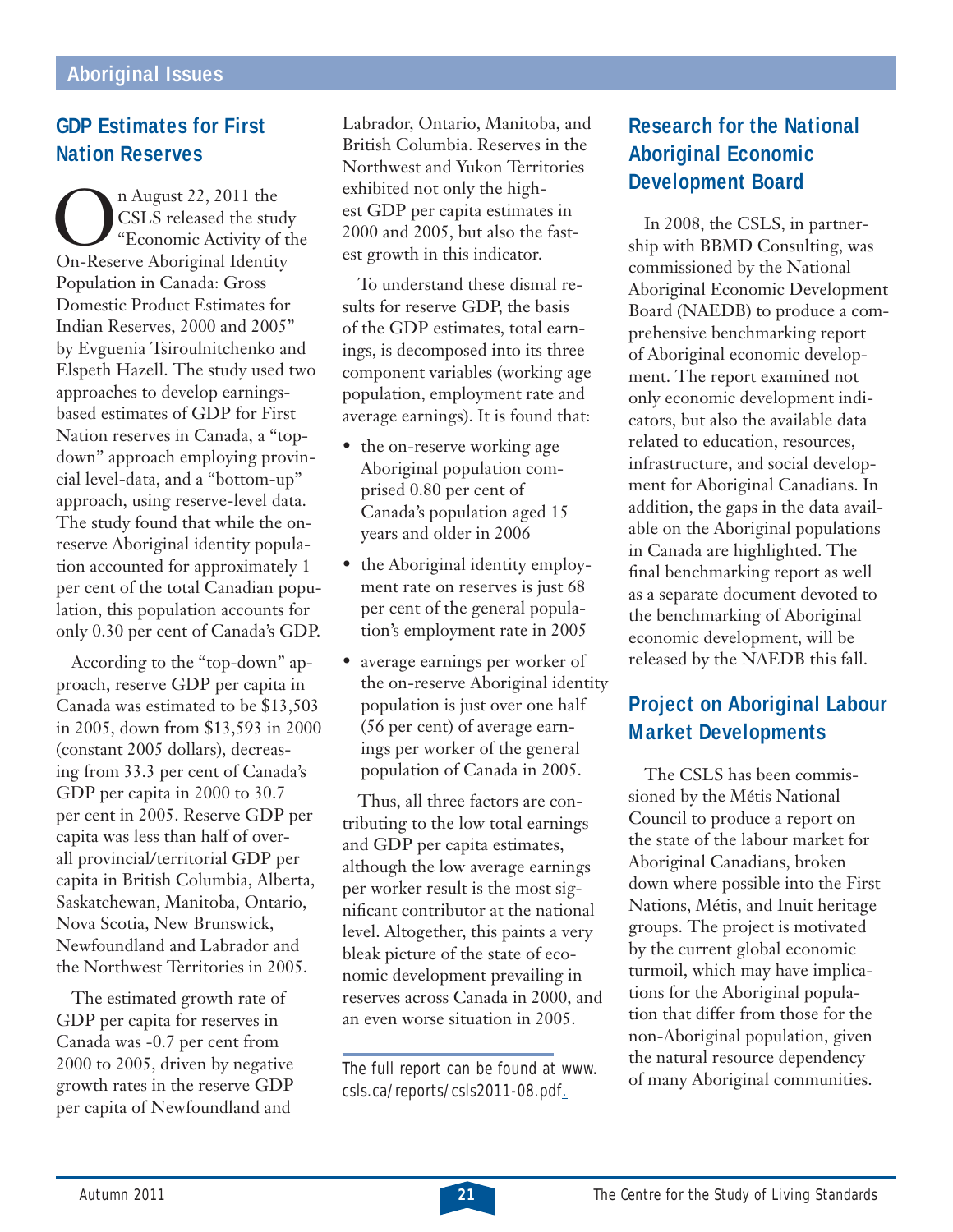#### **Events**

In addition to the festschrift dinner in honour of Ian Stewart described on the front page, the CSLS organizes a number of events, both on its own and with other organizations.

# **Festschrift Authors' Workshop in Honour of Ian Stewart**

On April 20-21, 2011 the<br>CSLS organized an autho<br>volume being prepared in honour CSLS organized an authors' workshop for the festschrift of CSLS Chair Ian Stewart on the occasion of his 80th birthday later this year. A dinner for speakers and a group of Deputy Ministers was held the evening of April 19. Paper givers at the workshop included Robin Boadway, David Dodge, John Helliwell, Lars Osberg, Chris Ragan, John Richards, Munir Sheikh and Michael Wolfson.

More information on the workshop is available at www.csls.ca/events/aprilstewartfestschriftworkshop.asp.

# **CSLS Sessions at the Canadian Economics Association Conference**

The CSLS organized four sessions at the 45<sup>th</sup> Annual Meeting of the Canadian Economics Association, held at the University of Ottawa, June  $2-5$ ,  $2011$ . The first of these sessions presented new insights into productivity growth in Canada and the second considered explanations for the growing Canada-U.S. productivity gap. The third session featured papers from the Ian Stewart Festschrift volume *New Directions for Intelligent Government in Canada*. The final session looked at new measures of well-being for Canada.

Details on the sessions can be found at www.csls.ca/events/cea2011.asp.

#### **IARIW Conferences**

In its role as secretariat for<br>the International Association<br>for Research in Income and<br>Wealth (IARIW), the CSLS is n its role as secretariat for the International Association for Research in Income and currently organizing three international conferences:

- Statistics South Africa (SSA) and IARIW are co-organizing a conference on Measuring National Income, Wealth, Poverty, and Inequality in African Countries in Cape Town, South Africa from September 28 to October 1, 2011.
- The Organisation for Economic Co-operation and Development (OECD) and IARIW are

co-organizing a conference on Economic Security: Measurement, Trends and Policy Implications at the OECD Conference Centre in Paris, France, November 22-23, 2011.

• The 32nd IARIW General Conference, co-organized with the NBER's Conference on Research in Income and Wealth (CRIW) and the US Bureau of Economic Analysis (BEA), will be held in Cambridge, Mass. August 5-11, 2012.

# **Seminar Series on Living Standards Issues for CSLS Subscribers**

The CSLS organizes a small and informal seminar series on living standards issues as a benefit for subscribers to its publication program. Seminars are held on a monthly basis in the late afternoon the Karsh Rom of the Rideau Club in downtown Ottawa. Since the launch of the seminar series in April 2009, CSLS has hosted twenty seminars on a wide range of topics, ranging from social policy issues to financial market failures, all with links to living standards. Speakers so far in 2011 have included Don Drummond, Scott Clark, Stewart Elgie and David Longworth. A complete list of past speakers and topics is posted at www.csls.ca/seminars.asp.

The next seminar in the series will take place in September when Peggy Nash, the Official Opposition's Finance Critic in Canada's current Parliament, will discuss the NDP approach to economic policy.

Organizations interested in sending a representative to the seminar series are encouraged to join the CSLS subscription program. The annual subscription fee is \$500 plus HST.

Information on the program is posted at www.csls.ca/subscription.asp.

More information on these conferences can be found at www.iariw.org/ conf\_fut.php.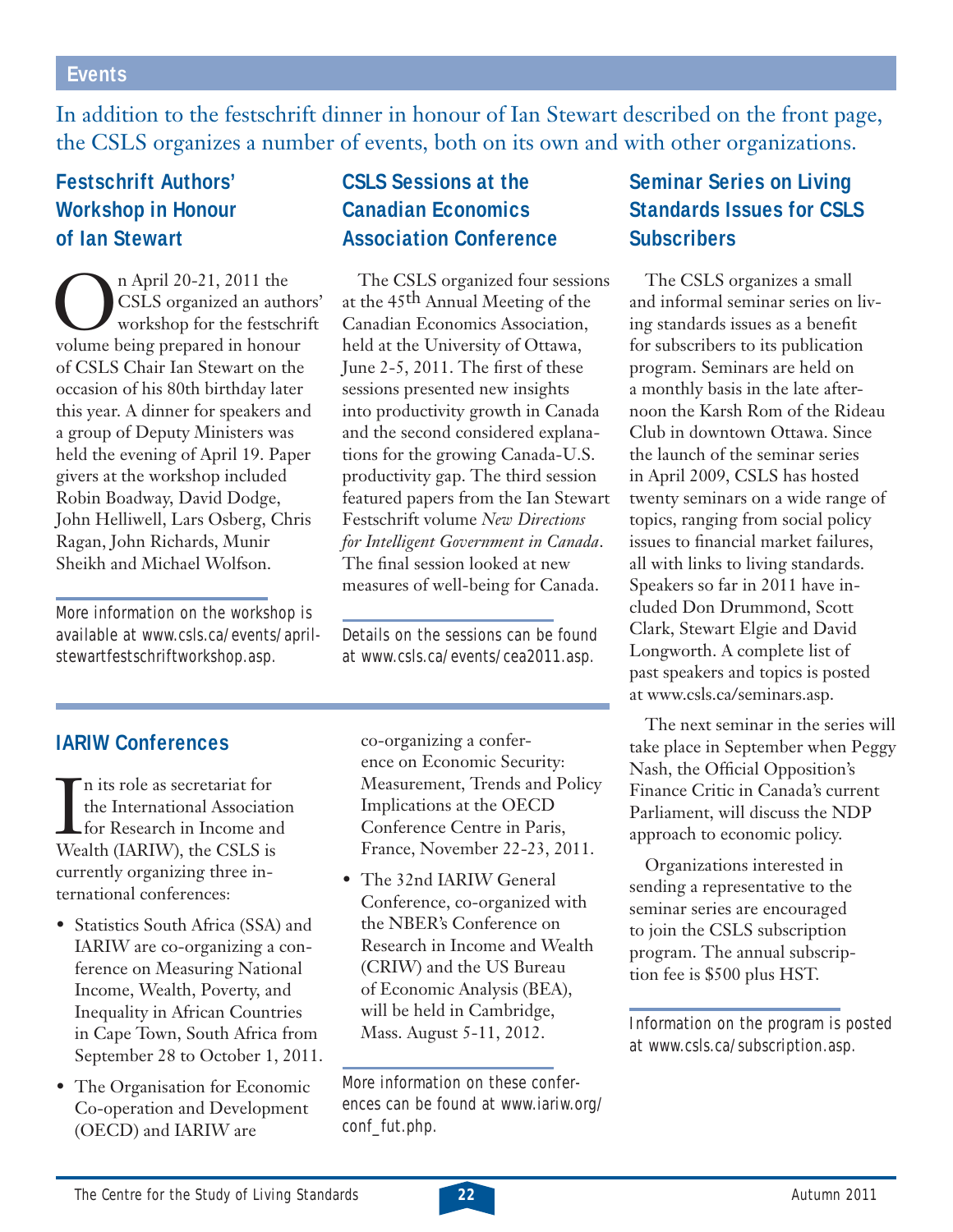

### **Festschrift Volume**

#### *New Directions for Intelligent Government in Canada: Papers in Honour of Ian Stewart*

- Fred Gorbet and Andrew Sharpe "Introduction to the Volume"
- Ian Stewart "Ian Stewart in his Own Words" Chris Ragan "The Evolution of Canadian
- Monetary Policy: Successful Ideas through Natural Selection"
- Scott Clark "What is 'Credible' Fiscal Policy? The Canadian Experience: 1983-2010"
- Lars Osberg "Why Did Unemployment Disappear from Official Macro-Economic Policy Discourse in Canada?"
- Robin Boadway "Rethinking Tax-Transfer Policy for 21st Century Canada"
- Stanley Winer "Reflections on the Role of Optimal Design in the Tax Policy Process"
- David Dodge "Public Policy for the Canadian Financial System: From Porter to the Present and Beyond"
- Pierre Fortin "Income Support in the Canadian Federation: International and Interprovincial Comparisons and Future Directions"
- John Richards "Idle Speculation: Prefunding the Boomers' 'Frail Elderly' Care and Legitimizing a Carbon Tax"
- Michael Wolfson "Health Care is a Knowledge Industry, and Should Be More So"
- John Helliwell "How Can Subjective Well-being Be Improved?"
- Munir Sheikh "Good Data and Intelligent Government"
- Don Drummond "Personal Reflections on the State of Public Policy Analysis in Canada"

# **List of CSLS Publications**

# **Spring 2011 Issue of the**  *International Productivity Monitor*

- Marcel P. Timmer, Robert Inklaar, Mary O'Mahony, and Bart van Ark, "Productivity and Economic Growth in Europe: A Comparative Industry Perspective" Kelvin Chan, Jianmin Tang, and Wulong Gu, "Industry Mix, Plant Turnover and Productivity Growth: A Case Study of the Transportation Equipment Industry in Canada"
- Ricardo de Avillez and Christopher Ross, "A Portrait of the Productivity Performance of the Canadian Provinces, 1997-2007 "
- Someshwar Rao, "Insights from Latin America for Canada: A Review Article on The Age of Productivity: Transforming Economies from the Bottom Up"
- Andrew Sharpe, "Is Ageing a Drag on Productivity Growth? A Review Article on Ageing, Health and Productivity: The Economics of Increased Life Expectancy"

# **Accepted Papers for the Fall 2011 issue of the**  *International Productivity Monitor*

Don Drummond, "Confessions of a Serial Productivity Researcher"

- Pierre Therrien and Petr Hanel, "Innovation and Productivity in Canadian Manufacturing Establishments"
- Daniel Lind, "Swedish De-industrialization: Myth and Reality"

# **Special Issue of Applied Research on Quality of Life Studies on New Measures of Well-being**

- Andrew Sharpe, "New Indicators of Well-being and Wealth: An Overview"
- Dominique Méda, "What Kind of Progress Should be Measured?"
- Géraldine Thiry and Isabelle Cassiers, "Alternative Indicators of GDP: Values Behind Numbers"
- Lars Osberg and Andrew Sharpe, "New Estimates of the Index of Economic Wellbeing for OECD Countries"
- Florence Jany-Catrice, "Genesis and Legitimacy of New Indicators of Wealth: French Experiments"
- Anat Itay, "A Multi-Layered Model for Measuring Progress and Quality of Life: Israel's Progress Index"
- Alberto Brugnoli, Giuseppe Folloni, and Francesca Modena, "Beyond GDP: Measuring Multidimensional Economic Well-being for Lombardy"
- Georges Menahem, "How Can the Income Security Ratio Assess Social Protection Systems"

### **CSLS Research Reports**

- Sharpe, Andrew, Ali Ghanghro, Erik Johnson and Anam Kidwai (2010) "Does Money Matter? Determining the Happiness of Canadians," CSLS Research Report No.2010- 09. http://www.csls.ca/reports/csls2010-09. pdf.
- Sharpe, Andrew and Alexander Murray (2011) "The State of Private Sector Electronic Labour Exchange Services in Canada," CSLS Research Report No.2011-01. http://www. csls.ca/reports/Csls2011-01.pdf.
- Currie, Ian (2011) "Government Polices to Encourage University-Business Research Collaboration in Canada: Lessons from the US, the UK and Australia," CSLS Research Report No.2011-02. http://www.csls.ca/ reports/csls2011-02.pdf.
- de Avillez, Ricardo and Chris Ross (2011) "A Synthesis of the CSLS Provincial Productivity Reports, 1997-2007," CSLS Research Report No.2011-03. http://www.csls.ca/reports/ csls2011-03.pdf.
- Reports are available for all ten provinces at www.csls.ca/res\_reports.asp]
- Sharpe, Andrew and Alexander Murray (2011) "State of the Evidence on Health as a Determinant of Productivity" CSLS Research Report No.2011-04. http://www.csls.ca/ reports/csls2011-04.pdf.

Continued on page 24